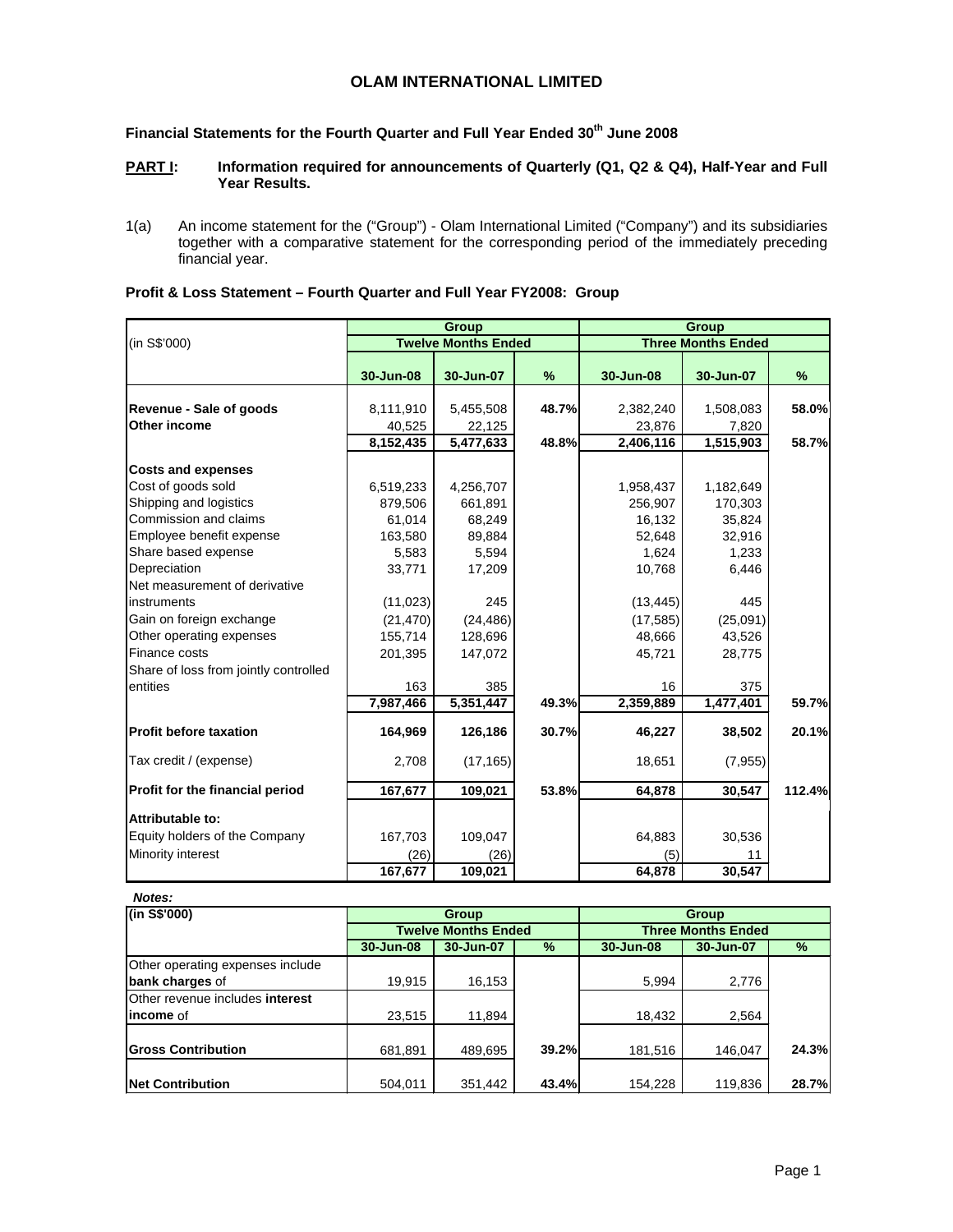1(b)(i) A Balance Sheet (for the Issuer and Group), together with a comparative statement as at the end of the immediately preceding financial year.

**Balance Sheet: Group & Company** 

| (in S\$'000)                                   |            | <b>Group</b> | <b>Company</b> |             |  |  |
|------------------------------------------------|------------|--------------|----------------|-------------|--|--|
|                                                | 30-Jun-08  | 30 Jun 2007  | 30-Jun-08      | 30 Jun 2007 |  |  |
| <b>Non-current assets</b>                      |            |              |                |             |  |  |
| Property, plant and equipment                  | 403,391    | 129,348      | 1,928          | 1,299       |  |  |
| Intangible assets                              | 130,259    | 96,203       | 861            |             |  |  |
| Investment in subsidiary companies             |            |              | 167,725        | 223,123     |  |  |
| Deferred tax assets                            | 36,709     | 11,085       | 14,972         | 7,979       |  |  |
| Interest in jointly controlled entities        | 321        | 1,942        | 2,930          | 2,227       |  |  |
| Long term investments                          | 26,768     | 81,091       | 24,475         | 27,431      |  |  |
| Other receivables                              | 25,497     | 9,466        | 20,895         | 1,006       |  |  |
|                                                |            |              |                |             |  |  |
|                                                |            |              |                |             |  |  |
| <b>Current assets</b>                          |            |              |                |             |  |  |
| Amounts due from subsidiary companies          |            |              | 501,139        | 301,192     |  |  |
| Trade receivables                              | 724,352    | 508,193      | 339,885        | 263,186     |  |  |
| Margin accounts with brokers                   | 264,038    | 86,162       | 199,200        | 79,595      |  |  |
| Inventories                                    | 1,790,236  | 1,163,203    | 500,397        | 313,060     |  |  |
| Advance payments to suppliers                  | 380,047    | 255,706      | 126,670        | 91,154      |  |  |
| Advance payments to subsidiary companies       |            |              | 1,192,850      | 951,985     |  |  |
| Other receivables                              | 263,985    | 199,416      | 55,536         | 52,026      |  |  |
| Short term investments                         |            | 13,461       |                | 13,461      |  |  |
| <b>Fixed deposits</b>                          | 163,580    | 43,372       | 33,988         | 42,992      |  |  |
| Cash and bank balances                         | 175,544    | 194,235      | 52,134         | 55,024      |  |  |
| Fair value of derivative financial instruments | 1,832,755  | 388,032      | 1,724,697      | 373,618     |  |  |
|                                                | 5,594,538  | 2,851,780    | 4,726,496      | 2,537,293   |  |  |
| <b>Current liabilities</b>                     |            |              |                |             |  |  |
| Trade payables and accruals                    | 519,853    | 255,522      | 356,607        | 180,632     |  |  |
| Other payables                                 | 34,904     | 55,927       | 17,607         | 45,011      |  |  |
| Amount due to bankers                          | 1,789,582  | 545,555      | 1,199,067      | 346,693     |  |  |
| Medium term notes                              | 70,000     | 450,000      | 70,000         | 450,000     |  |  |
| Provision for taxation                         | 24,578     | 24,878       | 10,565         | 8,142       |  |  |
| Fair value of derivative financial instruments | 2,010,994  | 488,630      | 1,883,574      | 473,690     |  |  |
|                                                | 4,449,912  | 1,820,512    | 3,537,420      | 1,504,168   |  |  |
| <b>Net current assets</b>                      | 1,144,626  | 1,031,268    | 1,189,076      | 1,033,125   |  |  |
|                                                |            |              |                |             |  |  |
| <b>Non-current liabilities</b>                 |            |              |                |             |  |  |
| Deferred tax liabilities                       | (4, 175)   | (3,323)      |                |             |  |  |
| Term loans from banks                          | (935, 125) | (703, 663)   | (648, 482)     | (690, 413)  |  |  |
| Medium term notes                              | (189,857)  | (220, 668)   | (189,857)      | (220, 668)  |  |  |
|                                                |            |              |                |             |  |  |
| <b>Net assets</b>                              | 638,414    | 432,749      | 584,523        | 385,109     |  |  |
| Equity attributable to equity holders of the   |            |              |                |             |  |  |
| Company                                        |            |              |                |             |  |  |
| Share capital                                  | 704,870    | 397,730      | 704,870        | 397,730     |  |  |
| Reserves                                       | (66, 456)  | 34,992       | (120, 347)     | (12,621)    |  |  |
|                                                | 638,414    | 432,722      | 584,523        | 385,109     |  |  |
| Minority interest                              | (0)        | 27           |                |             |  |  |
| <b>Total equity</b>                            | 638,414    | 432,749      | 584,523        | 385,109     |  |  |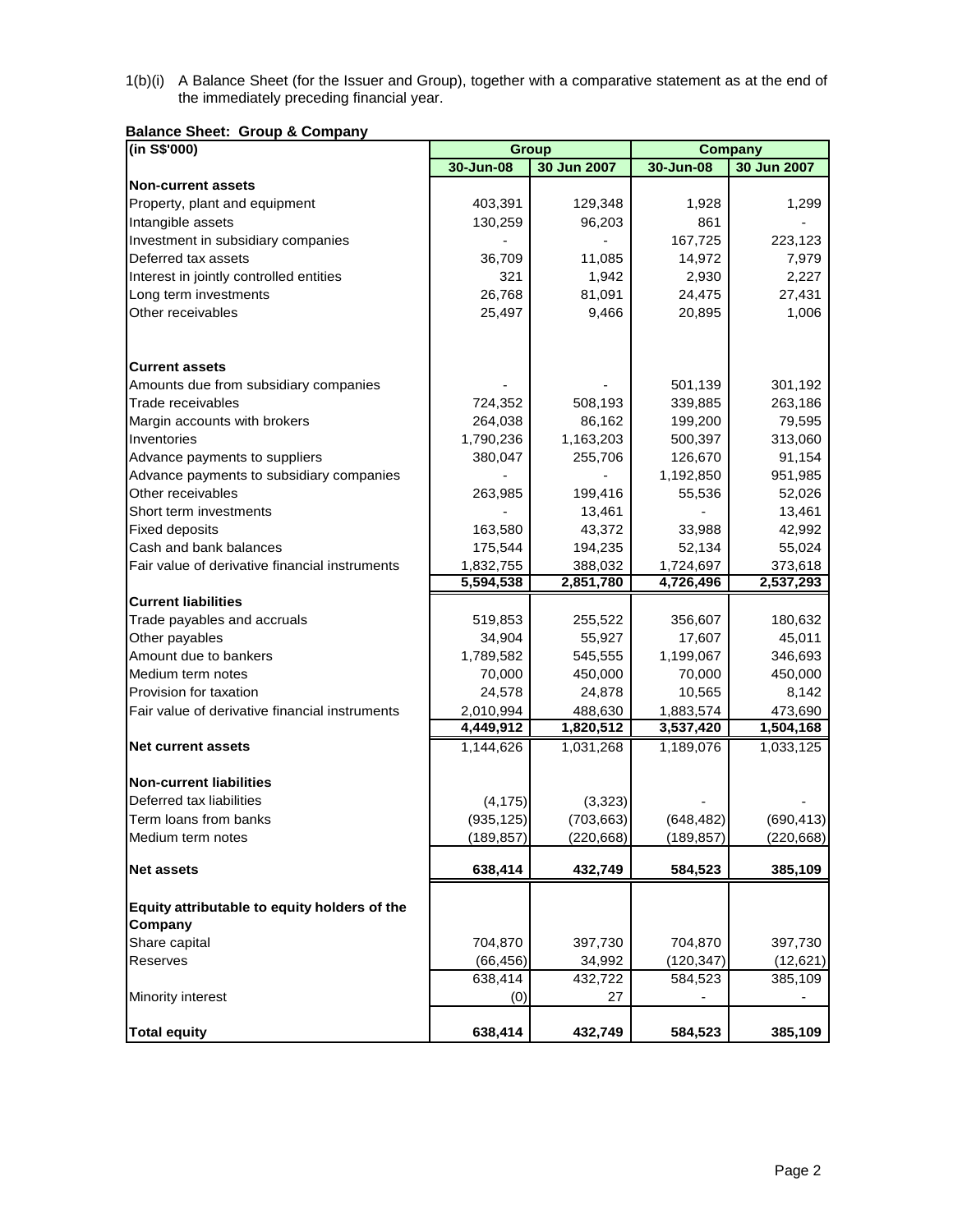## 1(b)(ii) Aggregate amount of Group's borrowings and debt securities.

| $1.000$ and $1.000$ and $1.000$ and $1.000$ and $1.000$ and $1.000$ and $1.000$ |                |                  |                  |                  |  |  |  |  |  |  |  |
|---------------------------------------------------------------------------------|----------------|------------------|------------------|------------------|--|--|--|--|--|--|--|
|                                                                                 |                | As at 30/06/2008 | As at 30/06/2007 |                  |  |  |  |  |  |  |  |
|                                                                                 | <b>Secured</b> | <b>Unsecured</b> | <b>Secured</b>   | <b>Unsecured</b> |  |  |  |  |  |  |  |
|                                                                                 | (in S\$'000)   | (in S\$'000)     | (in S\$'000)     | (in S\$'000)     |  |  |  |  |  |  |  |
| Overdrafts                                                                      |                | 126.198          |                  | 49,970           |  |  |  |  |  |  |  |
| Loans                                                                           |                | 1,663,384        |                  | 495,585          |  |  |  |  |  |  |  |
| Medium Term Notes                                                               |                | 70.000           |                  | 450,000          |  |  |  |  |  |  |  |
| <b>Total</b>                                                                    |                | 1,859,582        |                  | 995.555          |  |  |  |  |  |  |  |

## **Amount repayable in one year or less or on demand**

## **Amount repayable after one year**

|                               |                | As at 30/06/2008 | As at 30/06/2007 |                  |  |  |
|-------------------------------|----------------|------------------|------------------|------------------|--|--|
|                               | <b>Secured</b> | <b>Unsecured</b> | <b>Secured</b>   | <b>Unsecured</b> |  |  |
|                               | (in S\$'000)   | (in S\$'000)     | (in S\$'000)     | (in S\$'000)     |  |  |
| ILong Term Loans              | 11.488         | 923.637          | 13.249           | 690.414          |  |  |
| Long Term / Medium Term Notes |                | 189.857          |                  | 220,668          |  |  |
| Total                         | 11,488         | 1,113,494        | 13,249           | 911,082          |  |  |

## **Details of any Collateral**

The Group's subsidiary, Universal Blanchers LLC in the United States, has an outstanding loan equivalent to S\$11.5 m (S\$13.2 m as at 30 June 2007) which is secured on the assets of the subsidiary.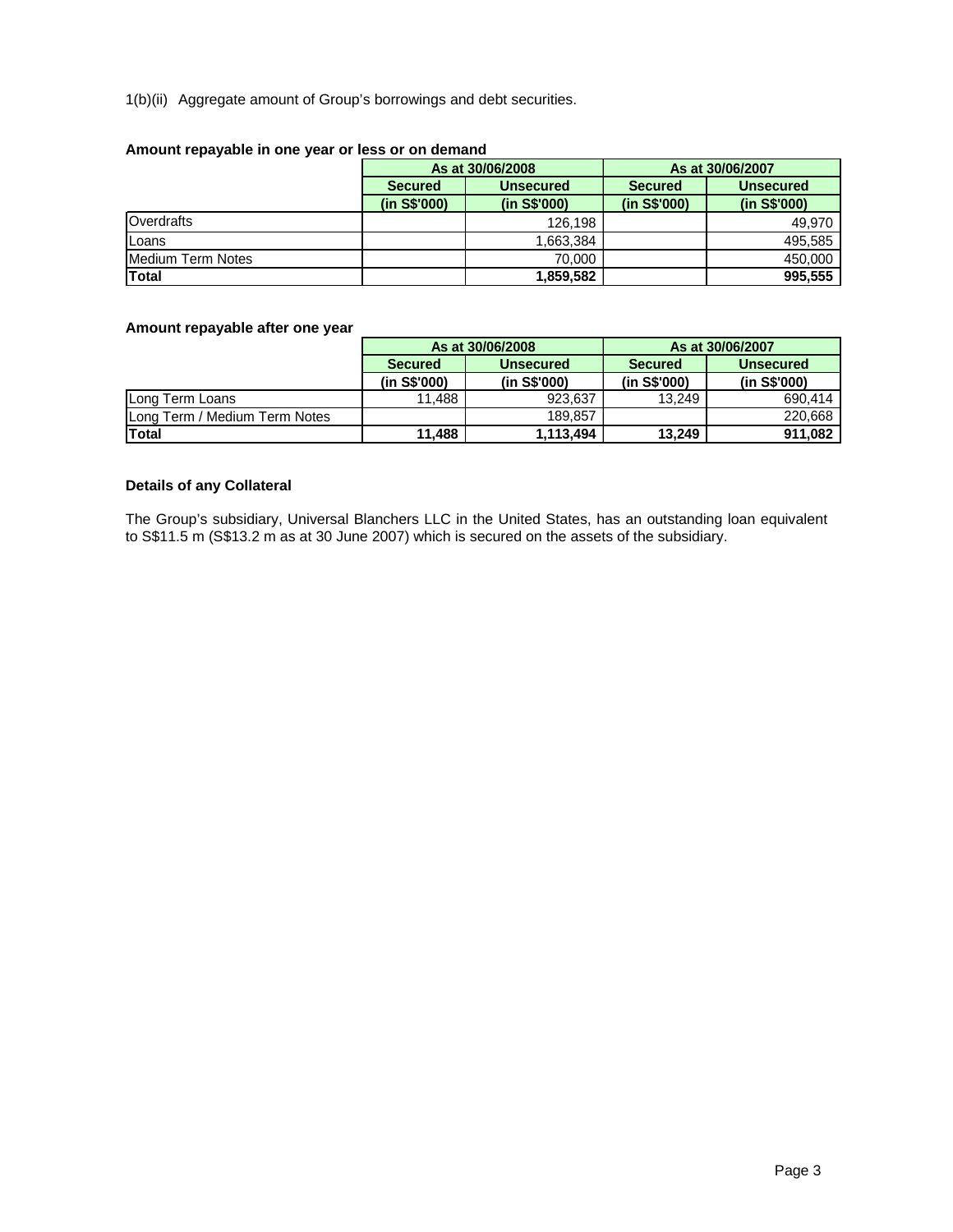1(c) A Cash Flow Statement (for the Group), together with a comparative statement for the corresponding period of the immediately preceding financial year.

|                                                                  | Group                      |             | Group       |                           |  |
|------------------------------------------------------------------|----------------------------|-------------|-------------|---------------------------|--|
| (in S\$'000)                                                     | <b>Twelve Months Ended</b> |             |             | <b>Three Months Ended</b> |  |
|                                                                  | 30 Jun 2008                | 30 Jun 2007 | 30 Jun 2008 | 30 Jun 2007               |  |
| Cash flow from operating activities                              |                            |             |             |                           |  |
| Operating profit before taxation                                 | 164,969                    | 126,186     | 46,227      | 38,502                    |  |
| <b>Adjustments for:</b>                                          |                            |             |             |                           |  |
| Share of results in jointly controlled entities                  | 163                        | 385         | 16          | 375                       |  |
| Depreciation of property, plant and equipment                    | 33,771                     | 17,209      | 10,768      | 6,653                     |  |
| Gain / (loss) on disposal of property, plant and equipment       | (647)                      | 20          | (869)       | 14                        |  |
| Net measurement of derivative instruments                        | (11, 024)                  | 245         | (13, 446)   | 446                       |  |
| Amortisation of intangible assets                                | 1,428                      | (189)       | 477         | (189)                     |  |
| Cost of share-based payments                                     | 5,583                      | 5,594       | 1,624       | 1,232                     |  |
| Interest income                                                  | (23, 515)                  | (11, 894)   | (18, 432)   | (5,639)                   |  |
| Interest expense                                                 | 201,395                    | 147,072     | 45,721      | 28,775                    |  |
| Excess over the cost of a business combination                   | (5,254)                    |             | (5,254)     |                           |  |
| Operating profit before reinvestment in working capital          | 366,869                    | 284,628     | 66,832      | 70,169                    |  |
| (Increase) / decrease in inventories                             | (456, 041)                 | (143, 486)  | (176, 806)  | 22,731                    |  |
| (Increase) / decrease in receivables                             | (372, 582)                 | (192, 773)  | (224, 844)  | 143,318                   |  |
| (Increase) / decrease in advance payments to suppliers           | (124, 341)                 | (95,037)    | 26,008      | (25, 564)                 |  |
| Increase / (decrease) in payables                                | 114,548                    | 121,132     | (166, 896)  | 27,978                    |  |
| Cash flow (used in) / generated from operations                  | (471, 547)                 | (25, 536)   | (475, 705)  | 238,632                   |  |
| Interest income received                                         | 23,515                     | 11,894      | 18,433      | 5,639                     |  |
| Interest expense paid                                            | (206, 157)                 | (138, 673)  | (50,032)    | (13, 307)                 |  |
| Tax (paid) / received                                            | (12,009)                   | (8,270)     | 33,133      | (1,067)                   |  |
| Net cash flow (used in) / generated from operating activities    | (666, 198)                 | (160, 585)  | (474, 171)  | 229,897                   |  |
| Cash flow from investing activities                              |                            |             |             |                           |  |
| Proceeds from disposal of property, plant and equipment          | 4,915                      | 2,539       | 3,471       | 1,305                     |  |
| Purchase of property, plant and equipment                        | (72,075)                   | (45, 820)   | (34,601)    | (15,658)                  |  |
| Acquisition of subsidiaries - net of cash acquired               | (217, 537)                 | (114, 494)  | (27, 103)   | (113, 418)                |  |
| Proceeds from sale of government securities                      | 13,461                     |             |             |                           |  |
| Investment in government securities                              |                            | (13, 461)   |             | (13, 461)                 |  |
| Purchase of financial asset available for sale                   |                            | (81,091)    |             | (81,091)                  |  |
| Repayment from / (loan to) jointly controlled entities           | 123                        | (9,030)     | 40          | (8,968)                   |  |
| Net cash flow used in investing activities                       | (271, 113)                 | (261, 357)  | (58, 193)   | (231, 291)                |  |
| Cash flow from financing activities                              |                            |             |             |                           |  |
| Proceeds from loans from banks                                   | 1,159,020                  | 218,197     | 570,244     | 85,870                    |  |
| Proceeds from issuance of shares on exercise of share options    | 3,801                      | 776         | 1,989       | 776                       |  |
| Proceeds from issuance of shares on preference share offer       | 303,339                    |             | 303,339     |                           |  |
| Dividends paid on ordinary shares by the Company                 | (54, 454)                  | (46, 638)   | (43)        |                           |  |
| (Decrease) / increase in medium term notes                       | (410, 811)                 | 190,479     | (208, 532)  | (120, 092)                |  |
| Net cash flow provided by / (used in) financing activities       | 1,000,895                  | 362,814     | 666,997     | (33, 446)                 |  |
| Net effect of exchange rate changes on cash and cash equivalents | (38, 295)                  | (20, 636)   | (20, 722)   | (6, 590)                  |  |
| Net increase / (decrease) in cash and cash equivalents           | 25,289                     | (79, 764)   | 113,911     | (41, 430)                 |  |
| Cash and cash equivalents at the beginning of the period         | 187,637                    | 267,401     | 99,015      | 229,067                   |  |
| Cash and cash equivalents at the end of the period               | 212,926                    | 187,637     | 212,926     | 187,637                   |  |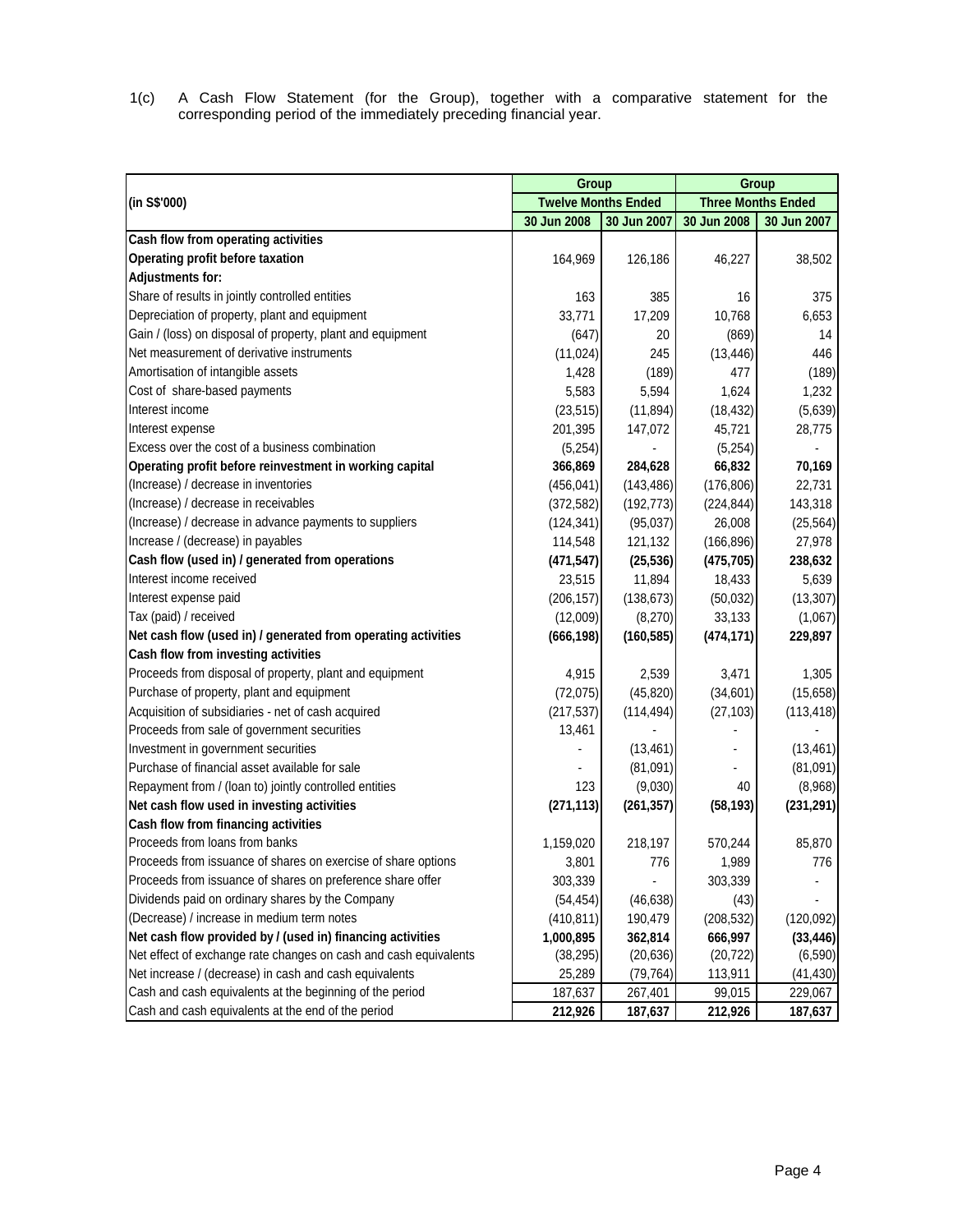1(d)(i) A statement (for the Issuer and Group) showing either (i) all changes in equity, or (ii) changes in equity other than those arising from capitalisation issues and distributions to shareholders, together with a comparative statement for the corresponding period of the immediately preceding financial year.

|                                             | Attributable to equity holders of the Company |                    |                   |                     |                 |                 |                 |               |
|---------------------------------------------|-----------------------------------------------|--------------------|-------------------|---------------------|-----------------|-----------------|-----------------|---------------|
|                                             |                                               | Foreign            |                   |                     |                 |                 |                 |               |
| At 30 June 2008                             | <b>Share</b>                                  | <b>Currency</b>    | <b>Fair Value</b> | Share-based         | Revenue         | <b>Total</b>    | <b>Minority</b> | <b>Total</b>  |
| Group                                       | Capital                                       | <b>Translation</b> | <b>Adjustment</b> | <b>Compensation</b> | <b>Reserves</b> | <b>Reserves</b> | <b>Interest</b> | <b>Equity</b> |
|                                             |                                               | <b>Reserves</b>    | <b>Reserves</b>   | <b>Reserves</b>     |                 |                 |                 |               |
|                                             | \$'000                                        | \$'000             | \$'000            | \$'000              | \$'000          | \$'000          | \$'000          | \$'000        |
| At 1 July 2007                              | 397,730                                       | (39, 929)          | (150, 827)        | 8,616               | 217,132         | 34,992          | 27              | 432,749       |
| Net loss on fair value changes              |                                               |                    |                   |                     |                 |                 |                 |               |
| during the period                           |                                               |                    | (321,060)         |                     |                 | (321,060)       |                 | (321,060)     |
| Recognised in the profit and                |                                               |                    |                   |                     |                 |                 |                 |               |
| loss account on occurrence                  |                                               |                    |                   |                     |                 |                 |                 |               |
| of hedged transactions                      |                                               |                    | 146,009           |                     |                 | 146,009         |                 | 146,009       |
| Foreign currency translation                |                                               |                    |                   |                     |                 |                 |                 |               |
| adjustment                                  |                                               | (44, 504)          |                   |                     |                 | (44, 504)       |                 | (44, 504)     |
| <b>Net expense</b>                          |                                               |                    |                   |                     |                 |                 |                 |               |
| recognised directly in equity               |                                               | (44, 504)          | (175, 051)        |                     |                 | (219, 555)      |                 | (219, 555)    |
| Profit for the year                         |                                               |                    |                   |                     | 167,703         | 167,703         | (27)            | 167,676       |
| Total recognised expense and                |                                               |                    |                   |                     |                 |                 |                 |               |
| income for the year                         |                                               | (44, 504)          | (175,051)         |                     | 167,703         | (51, 852)       | (27)            | (51, 879)     |
| Dividends on ordinary shares                |                                               |                    |                   |                     | (54, 454)       | (54, 454)       |                 | (54, 454)     |
| Share-based expense                         |                                               |                    |                   | 4,858               |                 | 4,858           |                 | 4,858         |
| Issue of shares on exercise of share option | 3,801                                         |                    |                   |                     |                 |                 |                 | 3,801         |
| Issue of shares on preferential offering    | 303,339                                       |                    |                   |                     |                 |                 |                 | 303,339       |
| At 30 June 2008                             | 704,870                                       | (84, 433)          | (325, 878)        | 13,474              | 330,381         | (66, 456)       | 0               | 638,414       |

#### **GROUP 12 MONTHS - 30 JUNE 2008**

## **GROUP 12 MONTHS - 30 JUNE 2007**

|                                             |              | Attributable to equity holders of the Company |                   |                     |                 |                 |                 |               |
|---------------------------------------------|--------------|-----------------------------------------------|-------------------|---------------------|-----------------|-----------------|-----------------|---------------|
| At 30 June 2007                             | <b>Share</b> | Foreign<br><b>Currency</b>                    | <b>Fair Value</b> | Share-based         | Revenue         | <b>Total</b>    | <b>Minority</b> | <b>Total</b>  |
| Group                                       | Capital      | <b>Translation</b>                            | Adjustment        | <b>Compensation</b> | <b>Reserves</b> | <b>Reserves</b> | <b>Interest</b> | <b>Equity</b> |
|                                             |              | <b>Reserves</b>                               | <b>Reserves</b>   | <b>Reserves</b>     |                 |                 |                 |               |
|                                             | \$'000       | \$'000                                        | \$'000            | \$'000              | \$'000          | \$'000          | \$'000          | \$'000        |
| At 1 July 2007                              | 396,954      | (25,091)                                      | (41, 978)         | 3,378               | 154,723         | 91,032          | 53              | 488,039       |
| Net loss on fair value changes              |              |                                               |                   |                     |                 |                 |                 |               |
| during the period                           |              |                                               | (109, 793)        |                     |                 | (109, 793)      |                 | (109, 793)    |
| Recognised in the profit and                |              |                                               |                   |                     |                 |                 |                 |               |
| loss account on occurrence                  |              |                                               |                   |                     |                 |                 |                 |               |
| of hedged transactions                      |              |                                               | 944               |                     |                 | 944             |                 | 944           |
| Foreign currency translation                |              |                                               |                   |                     |                 |                 |                 |               |
| adjustment                                  |              | (14, 838)                                     |                   |                     |                 | (14, 838)       |                 | (14, 838)     |
| Net expense recognised directly             |              |                                               |                   |                     |                 |                 |                 |               |
| in equity                                   |              | (14, 838)                                     | (108, 849)        |                     |                 | (123, 687)      |                 | (123, 687)    |
| Profit for the year                         |              |                                               |                   |                     | 109,047         | 109,047         | (26)            | 109,021       |
| Total recognised expense and                |              |                                               |                   |                     |                 |                 |                 |               |
| income for the year                         |              | (14, 838)                                     | (108, 849)        |                     | 109,047         | (14, 640)       | (26)            | (14,666)      |
| Dividends on ordinary shares                |              |                                               |                   |                     | (46, 638)       | (46, 638)       |                 | (46, 638)     |
| Share-based expense                         |              |                                               |                   | 5,238               |                 | 5,238           |                 | 5,238         |
| Issue of shares on exercise of share option | 776          |                                               |                   |                     |                 |                 |                 | 776           |
| At 30 June 2007                             | 397,730      | (39, 929)                                     | (150, 827)        | 8,616               | 217,132         | 34,992          | 27              | 432,749       |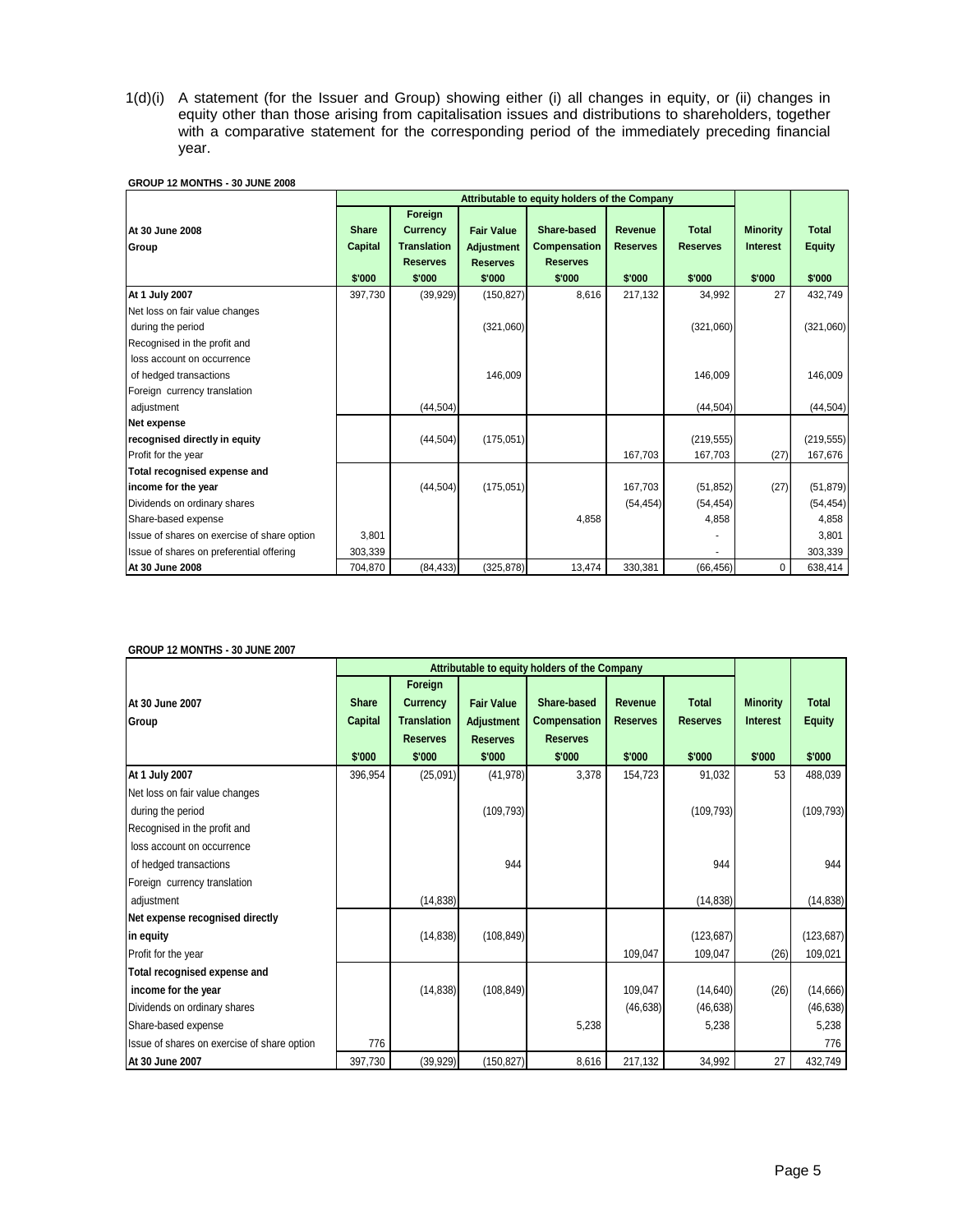#### **COMPANY 12 MONTHS - 30 JUNE 2008**

|                                                     |                                |                                                  |                                        | Attributable to equity holders of the Company |                            |                                 |                               |
|-----------------------------------------------------|--------------------------------|--------------------------------------------------|----------------------------------------|-----------------------------------------------|----------------------------|---------------------------------|-------------------------------|
| At 30 June 2008<br>Company                          | <b>Share</b><br><b>Capital</b> | Foreign<br><b>Currency</b><br><b>Translation</b> | <b>Fair Value</b><br><b>Adjustment</b> | Share-based<br><b>Compensation</b>            | Revenue<br><b>Reserves</b> | <b>Total</b><br><b>Reserves</b> | <b>Total</b><br><b>Equity</b> |
|                                                     | \$'000                         | <b>Reserves</b>                                  | <b>Reserves</b>                        | <b>Reserves</b>                               |                            | \$'000                          | \$'000                        |
|                                                     |                                | \$'000                                           | \$'000                                 | \$'000                                        | \$'000                     |                                 |                               |
| At 1 July 2007                                      | 397,730                        | (35, 583)                                        | (148, 563)                             | 8,616                                         | 162,909                    | (12, 621)                       | 385,109                       |
| Net loss on fair value changes<br>during the period |                                |                                                  | (277, 027)                             |                                               |                            | (277, 027)                      | (277, 027)                    |
| Recognised in the profit and                        |                                |                                                  |                                        |                                               |                            |                                 |                               |
| loss account on occurrence                          |                                |                                                  |                                        |                                               |                            |                                 |                               |
| of hedged transactions                              |                                |                                                  | 133,861                                |                                               |                            | 133,861                         | 133,861                       |
| Foreign currency translation                        |                                |                                                  |                                        |                                               |                            |                                 |                               |
| adjustment                                          |                                | (48, 647)                                        |                                        |                                               |                            | (48, 647)                       | (48, 647)                     |
| Net expense                                         |                                |                                                  |                                        |                                               |                            |                                 |                               |
| recognised directly in equity                       |                                | (48, 647)                                        | (143, 166)                             |                                               |                            | (191, 813)                      | (191, 813)                    |
| Profit for the year                                 |                                |                                                  |                                        |                                               | 133,683                    | 133,683                         | 133,683                       |
| Total recognised expense and                        |                                |                                                  |                                        |                                               |                            |                                 |                               |
| income for the year                                 |                                | (48, 647)                                        | (143, 166)                             |                                               | 133,683                    | (58, 130)                       | (58, 130)                     |
| Dividends on ordinary shares                        |                                |                                                  |                                        |                                               | (54, 454)                  | (54, 454)                       | (54, 454)                     |
| Share-based expense                                 |                                |                                                  |                                        | 4,858                                         |                            | 4,858                           | 4,858                         |
| Issue of shares on exercise of share option         | 3,801                          |                                                  |                                        |                                               |                            |                                 | 3,801                         |
| Issue of shares on preferential offering            | 303,339                        |                                                  |                                        |                                               |                            |                                 | 303,339                       |
| At 30 June 2008                                     | 704,870                        | (84, 230)                                        | (291, 729)                             | 13,474                                        | 242,138                    | (120,347)                       | 584,523                       |

## **COMPANY 12 MONTHS - 30 JUNE 2007**

|                                             |                                |                                                  |                                        | Attributable to equity holders of the Company |                                   |                                 |                               |
|---------------------------------------------|--------------------------------|--------------------------------------------------|----------------------------------------|-----------------------------------------------|-----------------------------------|---------------------------------|-------------------------------|
| At 30 June 2007<br>Company                  | <b>Share</b><br><b>Capital</b> | Foreign<br><b>Currency</b><br><b>Translation</b> | <b>Fair Value</b><br><b>Adjustment</b> | Share-based<br><b>Compensation</b>            | <b>Revenue</b><br><b>Reserves</b> | <b>Total</b><br><b>Reserves</b> | <b>Total</b><br><b>Equity</b> |
|                                             |                                | <b>Reserves</b>                                  | <b>Reserves</b>                        | <b>Reserves</b>                               |                                   |                                 |                               |
|                                             | \$'000                         | \$'000                                           | \$'000                                 | \$'000                                        | \$'000                            | \$'000                          | \$'000                        |
| At 1 July 2007                              | 396,954                        | (19, 545)                                        | (41, 046)                              | 3,378                                         | 131,778                           | 74,565                          | 471,519                       |
| Net loss on fair value changes              |                                |                                                  |                                        |                                               |                                   |                                 |                               |
| during the period                           |                                |                                                  | (125, 268)                             |                                               |                                   | (125, 268)                      | (125, 268)                    |
| Recognised in the profit and                |                                |                                                  |                                        |                                               |                                   |                                 |                               |
| loss account on occurrence                  |                                |                                                  |                                        |                                               |                                   |                                 |                               |
| of hedged transactions                      |                                |                                                  | 17,751                                 |                                               |                                   | 17,751                          | 17,751                        |
| Foreign currency translation                |                                |                                                  |                                        |                                               |                                   |                                 |                               |
| adjustment                                  |                                | (16,038)                                         |                                        |                                               |                                   | (16, 038)                       | (16,038)                      |
| Net expense recognised directly             |                                |                                                  |                                        |                                               |                                   |                                 |                               |
| in equity                                   |                                | (16,038)                                         | (107, 517)                             |                                               |                                   | (123, 555)                      | (123, 555)                    |
| Profit for the year                         |                                |                                                  |                                        |                                               | 77,769                            | 77,769                          | 77,769                        |
| Total recognised expense and                |                                |                                                  |                                        |                                               |                                   |                                 |                               |
| income for the year                         |                                | (16,038)                                         | (107, 517)                             |                                               | 77,769                            | (45, 786)                       | (45, 786)                     |
| Dividends on ordinary shares                |                                |                                                  |                                        |                                               | (46, 638)                         | (46, 638)                       | (46, 638)                     |
| Share-based expense                         |                                |                                                  |                                        | 5,238                                         |                                   | 5,238                           | 5,238                         |
| Issue of shares on exercise of share option | 776                            |                                                  |                                        |                                               |                                   |                                 | 776                           |
| At 30 June 2007                             | 397,730                        | (35, 583)                                        | (148, 563)                             | 8,616                                         | 162,909                           | (12,621)                        | 385,109                       |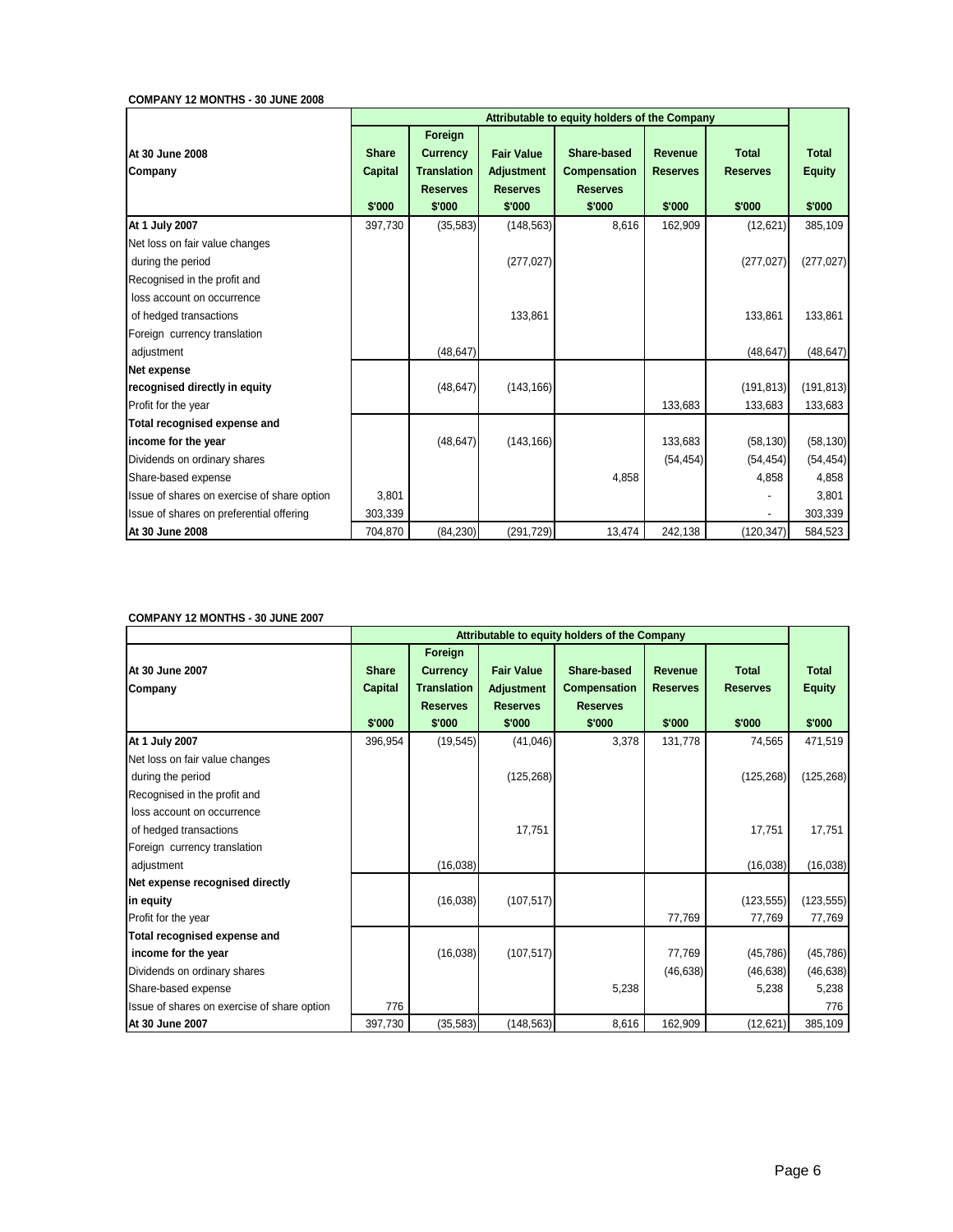**GROUP QUARTER - 30 JUNE 2008**

| Attributable to equity holders of the Company |              |                            |                   |                     |                 |                 |                 |               |
|-----------------------------------------------|--------------|----------------------------|-------------------|---------------------|-----------------|-----------------|-----------------|---------------|
| At 30 June 2008                               | <b>Share</b> | Foreign<br><b>Currency</b> | <b>Fair Value</b> | Share-based         | Revenue         | <b>Total</b>    | <b>Minority</b> | <b>Total</b>  |
| Group                                         | Capital      | <b>Translation</b>         | <b>Adjustment</b> | <b>Compensation</b> | <b>Reserves</b> | <b>Reserves</b> | <b>Interest</b> | <b>Equity</b> |
|                                               |              | <b>Reserves</b>            | <b>Reserves</b>   | <b>Reserves</b>     |                 |                 |                 |               |
|                                               | \$'000       | \$'000                     | \$'000            | \$'000              | \$'000          | \$'000          | \$'000          | \$'000        |
| At 31 March 2008                              | 399,542      | (71, 232)                  | (130, 444)        | 12,111              | 265,541         | 75,976          | 6               | 475,524       |
| Net loss on fair value changes                |              |                            |                   |                     |                 |                 |                 |               |
| during the period                             |              |                            | (113, 703)        |                     |                 | (113, 703)      |                 | (113, 703)    |
| Recognised in the profit and                  |              |                            |                   |                     |                 |                 |                 |               |
| loss account on occurrence                    |              |                            |                   |                     |                 |                 |                 |               |
| of hedged transactions                        |              |                            | (81, 731)         |                     |                 | (81, 731)       |                 | (81, 731)     |
| Foreign currency translation                  |              |                            |                   |                     |                 |                 |                 |               |
| adjustment                                    |              | (13, 201)                  |                   |                     |                 | (13,201)        |                 | (13, 201)     |
| Net expense                                   |              |                            |                   |                     |                 |                 |                 |               |
| recognised directly in equity                 |              | (13, 201)                  | (195, 434)        |                     |                 | (208, 634)      |                 | (208, 634)    |
| Profit for the period                         |              |                            |                   |                     | 64,883          | 64,883          | (6)             | 64,877        |
| Total recognised expense and                  |              |                            |                   |                     |                 |                 |                 |               |
| income for the year                           |              | (13, 201)                  | (195, 434)        |                     | 64,883          | (143, 751)      | (6)             | (143, 757)    |
| Dividends on ordinary shares                  |              |                            |                   |                     | (43)            | (43)            |                 | (43)          |
| Share-based expense                           |              |                            |                   | 1,363               |                 | 1,363           |                 | 1,363         |
| Issue of shares on exercise of share option   | 1,989        |                            |                   |                     |                 |                 |                 | 1,989         |
| Issue of shares on preferential offering      | 303,339      |                            |                   |                     |                 |                 |                 | 303,339       |
| At 30 June 2008                               | 704,870      | (84, 433)                  | (325, 878)        | 13,474              | 330,381         | (66, 456)       | 0               | 638,414       |

## **GROUP QUARTER - 30 JUNE 2007**

|                                             |                                          | Attributable to equity holders of the Company                                 |                                                                     |                                                                 |                                      |                                           |                                              |                                         |
|---------------------------------------------|------------------------------------------|-------------------------------------------------------------------------------|---------------------------------------------------------------------|-----------------------------------------------------------------|--------------------------------------|-------------------------------------------|----------------------------------------------|-----------------------------------------|
| At 30 June 2007<br>Group                    | <b>Share</b><br><b>Capital</b><br>\$'000 | Foreign<br><b>Currency</b><br><b>Translation</b><br><b>Reserves</b><br>\$'000 | <b>Fair Value</b><br><b>Adjustment</b><br><b>Reserves</b><br>\$'000 | Share-based<br><b>Compensation</b><br><b>Reserves</b><br>\$'000 | Revenue<br><b>Reserves</b><br>\$'000 | <b>Total</b><br><b>Reserves</b><br>\$'000 | <b>Minority</b><br><b>Interest</b><br>\$'000 | <b>Total</b><br><b>Equity</b><br>\$'000 |
| At 31 March 2007                            | 396,954                                  | (39, 310)                                                                     | (113, 041)                                                          | 7,412                                                           | 186,596                              | 41,657                                    | 16                                           | 438,627                                 |
| Net loss on fair value changes              |                                          |                                                                               |                                                                     |                                                                 |                                      |                                           |                                              |                                         |
| during the period                           |                                          |                                                                               | (81, 042)                                                           |                                                                 |                                      | (81, 042)                                 |                                              | (81, 042)                               |
| Recognised in the profit and                |                                          |                                                                               |                                                                     |                                                                 |                                      |                                           |                                              |                                         |
| loss account on occurrence                  |                                          |                                                                               |                                                                     |                                                                 |                                      |                                           |                                              |                                         |
| of hedged transactions                      |                                          |                                                                               | 43,256                                                              |                                                                 |                                      | 43,256                                    |                                              | 43,256                                  |
| Foreign currency translation                |                                          |                                                                               |                                                                     |                                                                 |                                      |                                           |                                              |                                         |
| adjustment                                  |                                          | (619)                                                                         |                                                                     |                                                                 |                                      | (619)                                     |                                              | (619)                                   |
| Net expense recognised directly             |                                          |                                                                               |                                                                     |                                                                 |                                      |                                           |                                              |                                         |
| in equity                                   |                                          | (619)                                                                         | (37, 786)                                                           |                                                                 |                                      | (38, 405)                                 |                                              | (38, 405)                               |
| Profit for the period                       |                                          |                                                                               |                                                                     |                                                                 | 30,536                               | 30,536                                    | 11                                           | 30,547                                  |
| Total recognised income and                 |                                          |                                                                               |                                                                     |                                                                 |                                      |                                           |                                              |                                         |
| expenses for the period                     |                                          | (619)                                                                         | (37, 786)                                                           |                                                                 | 30,536                               | (7,869)                                   | 11                                           | (7, 858)                                |
| Share-based expense                         |                                          |                                                                               |                                                                     | 1,204                                                           |                                      | 1,204                                     |                                              | 1,204                                   |
| Issue of shares on exercise of share option | 776                                      |                                                                               |                                                                     |                                                                 |                                      |                                           |                                              | 776                                     |
| At 30 June 2007                             | 397,730                                  | (39, 929)                                                                     | (150, 827)                                                          | 8,616                                                           | 217,132                              | 34,992                                    | 27                                           | 432,749                                 |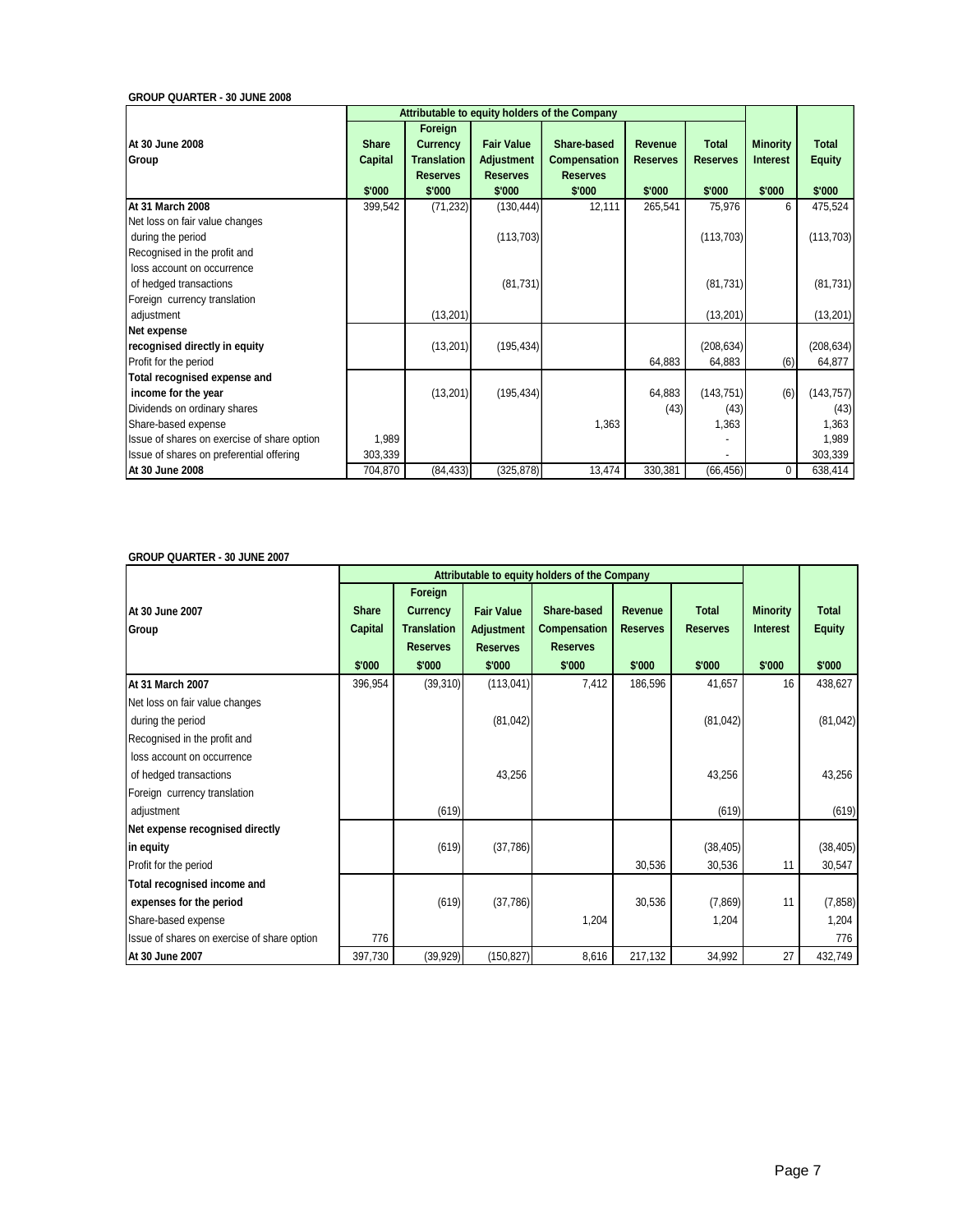## **COMPANY QUARTER - 30 JUNE 2008**

| Attributable to equity holders of the Company                                       |                                          |                                                                               |                                                                     |                                                                 |                                      |                                           |                                  |  |
|-------------------------------------------------------------------------------------|------------------------------------------|-------------------------------------------------------------------------------|---------------------------------------------------------------------|-----------------------------------------------------------------|--------------------------------------|-------------------------------------------|----------------------------------|--|
| At 30 June 2008<br>Company                                                          | <b>Share</b><br><b>Capital</b><br>\$'000 | Foreign<br><b>Currency</b><br><b>Translation</b><br><b>Reserves</b><br>\$'000 | <b>Fair Value</b><br><b>Adjustment</b><br><b>Reserves</b><br>\$'000 | Share-based<br><b>Compensation</b><br><b>Reserves</b><br>\$'000 | Revenue<br><b>Reserves</b><br>\$'000 | <b>Total</b><br><b>Reserves</b><br>\$'000 | Total<br><b>Equity</b><br>\$'000 |  |
| At 31 March 2008                                                                    | 399,542                                  | (75, 427)                                                                     | (106, 596)                                                          | 12,111                                                          | 229,145                              | 59,232                                    | 458,774                          |  |
| Net loss on fair value changes<br>during the period<br>Recognised in the profit and |                                          |                                                                               | (95, 793)                                                           |                                                                 |                                      | (95, 793)                                 | (95, 793)                        |  |
| loss account on occurrence<br>of hedged transactions                                |                                          |                                                                               | (89, 340)                                                           |                                                                 |                                      | (89, 340)                                 | (89, 340)                        |  |
| Foreign currency translation<br>adjustment                                          |                                          | (8,802)                                                                       |                                                                     |                                                                 |                                      | (8,802)                                   | (8,802)                          |  |
| Net expense                                                                         |                                          |                                                                               |                                                                     |                                                                 |                                      |                                           |                                  |  |
| recognised directly in equity<br>Profit for the period                              |                                          | (8,802)                                                                       | (185, 133)                                                          |                                                                 | 13,036                               | (193, 935)<br>13,036                      | (193, 935)<br>13,036             |  |
| Total recognised expense and<br>income for the year<br>Dividends on ordinary shares |                                          | (8,802)                                                                       | (185, 133)                                                          |                                                                 | 13,036<br>(43)                       | (180, 899)<br>(43)                        | (180, 899)<br>(43)               |  |
| Share-based expense                                                                 |                                          |                                                                               |                                                                     | 1,363                                                           |                                      | 1,363                                     | 1,363                            |  |
| Issue of shares on exercise of share option                                         | 1,989                                    |                                                                               |                                                                     |                                                                 |                                      |                                           | 1,989                            |  |
| Issue of shares on preferential offering                                            | 303,339                                  |                                                                               |                                                                     |                                                                 |                                      |                                           | 303,339                          |  |
| At 30 June 2008                                                                     | 704,870                                  | (84, 230)                                                                     | (291, 729)                                                          | 13,474                                                          | 242,138                              | (120, 347)                                | 584,523                          |  |

## **COMPANY QUARTER - 30 JUNE 2007**

|                                             | Attributable to equity holders of the Company |                                                  |                                        |                                    |                                   |                                 |                               |  |
|---------------------------------------------|-----------------------------------------------|--------------------------------------------------|----------------------------------------|------------------------------------|-----------------------------------|---------------------------------|-------------------------------|--|
| At 30 June 2007<br>Company                  | <b>Share</b><br><b>Capital</b>                | Foreign<br><b>Currency</b><br><b>Translation</b> | <b>Fair Value</b><br><b>Adjustment</b> | Share-based<br><b>Compensation</b> | <b>Revenue</b><br><b>Reserves</b> | <b>Total</b><br><b>Reserves</b> | <b>Total</b><br><b>Equity</b> |  |
|                                             |                                               | <b>Reserves</b>                                  | <b>Reserves</b>                        | <b>Reserves</b>                    |                                   |                                 |                               |  |
|                                             | \$'000                                        | \$'000                                           | \$'000                                 | \$'000                             | \$'000                            | \$'000                          | \$'000                        |  |
| At 31 March 2007                            | 396,954                                       | (36, 954)                                        | (109, 279)                             | 7,412                              | 169,013                           | 30,192                          | 427,146                       |  |
| Net loss on fair value changes              |                                               |                                                  |                                        |                                    |                                   |                                 |                               |  |
| during the period                           |                                               |                                                  | (92, 460)                              |                                    |                                   | (92, 460)                       | (92, 460)                     |  |
| Recognised in the profit and                |                                               |                                                  |                                        |                                    |                                   |                                 |                               |  |
| loss account on occurrence                  |                                               |                                                  |                                        |                                    |                                   |                                 |                               |  |
| of hedged transactions                      |                                               |                                                  | 53,176                                 |                                    |                                   | 53,176                          | 53,176                        |  |
| Foreign currency translation                |                                               |                                                  |                                        |                                    |                                   |                                 |                               |  |
| adjustment                                  |                                               | 1,371                                            |                                        |                                    |                                   | 1,371                           | 1,371                         |  |
| Net income and expense                      |                                               |                                                  |                                        |                                    |                                   |                                 |                               |  |
| recognised directly in equity               |                                               | 1,371                                            | (39, 284)                              |                                    |                                   | (37, 913)                       | (37, 913)                     |  |
| Loss for the period                         |                                               |                                                  |                                        |                                    | (6, 104)                          | (6, 104)                        | (6, 104)                      |  |
| Total recognised income and                 |                                               |                                                  |                                        |                                    |                                   |                                 |                               |  |
| expenses for the period                     |                                               | 1,371                                            | (39, 284)                              |                                    | (6, 104)                          | (44, 017)                       | (44, 017)                     |  |
| Share-based expense                         |                                               |                                                  |                                        | 1,204                              |                                   | 1,204                           | 1,204                         |  |
| Issue of shares on exercise of share option | 776                                           |                                                  |                                        |                                    |                                   |                                 | 776                           |  |
| At 30 June 2007                             | 397,730                                       | (35, 583)                                        | (148, 563)                             | 8,616                              | 162,909                           | (12, 621)                       | 385,109                       |  |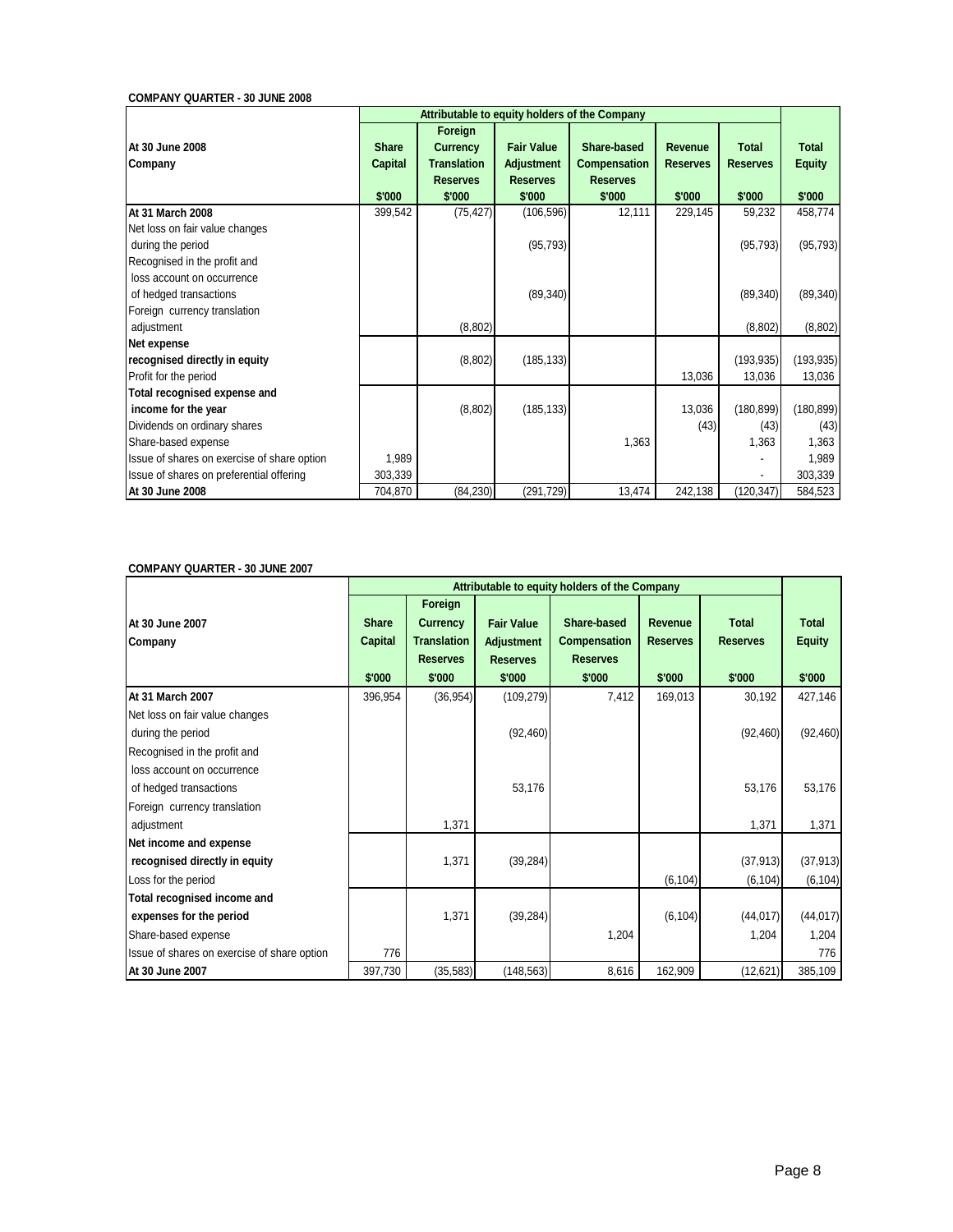1(d)(ii) Details of any changes in the company's share capital arising from rights issue, bonus issue, share buy-backs, exercise of share options or warrants, conversion of other issues of equity securities, issue of shares for cash or as consideration for acquisition or for any other purpose since the end of the previous period reported on. State also the number of shares that may be issued on conversion of all the outstanding convertibles, as well as the number of shares held as treasury shares, if any, against the total number of issued shares excluding treasury shares of the issuer, as at the end of the current financial period reported on and as at the end of the corresponding period of the immediately preceding financial year.

|                                               | <b>Jun 08</b><br>Apr | $\mathbf{0}$<br>Apr<br>Jun |
|-----------------------------------------------|----------------------|----------------------------|
| Ilssue of shares on exercise of share options | סכי.<br>۱44          | റററ                        |

1(d)(iii) To show the total number of issued shares excluding treasury shares as at the end of the current financial period and as at the end of the immediately preceding year.

|                                                      | $Jun-08$      | <b>Jun-07</b> |
|------------------------------------------------------|---------------|---------------|
| Issued, fully paid share capital :                   |               |               |
| Balance no. of shares as at the beginning of period  | 1,555,095,400 | 1,554,584,400 |
| Addition on Preferential Offering                    | 155.628.689   |               |
| Addition on exercise of share options                | 2,488,735     | 511,000       |
| Total no. of shares outstanding as the end of period | 1,713,212,824 | 1,555,095,400 |

1(d)(iv) A statement showing all sales, transfers, disposal, cancellation and/or use of treasury shares as at the end of the current financial period reported on.

N/A

2. Whether the figures have been audited or reviewed and in accordance with which auditing standard or practice.

The financial statements presented above have not been audited or reviewed.

3. Where the figures have been audited or reviewed, the auditors' report (including any qualifications or emphasis of a matter).

N/A

4. Whether the same accounting policies and methods of computation as in the issuer's most recently audited annual financial statements have been applied.

 The adoption of the new and revised accounting standards that became applicable from 1 July 2007 did not result in substantial changes to the Group accounting policies, which are consistent with those used in the audited financial statements as at 30 June 2007.

5. If there are any changes in the accounting policies and methods of computation, including any required by an accounting standard, what has changed, as well as the reasons for, and the effect of, the changes.

 The Group has applied the same accounting policies in the preparation of the financial statements for the current reporting period as compared to the audited financial statements as at 30 June 2007.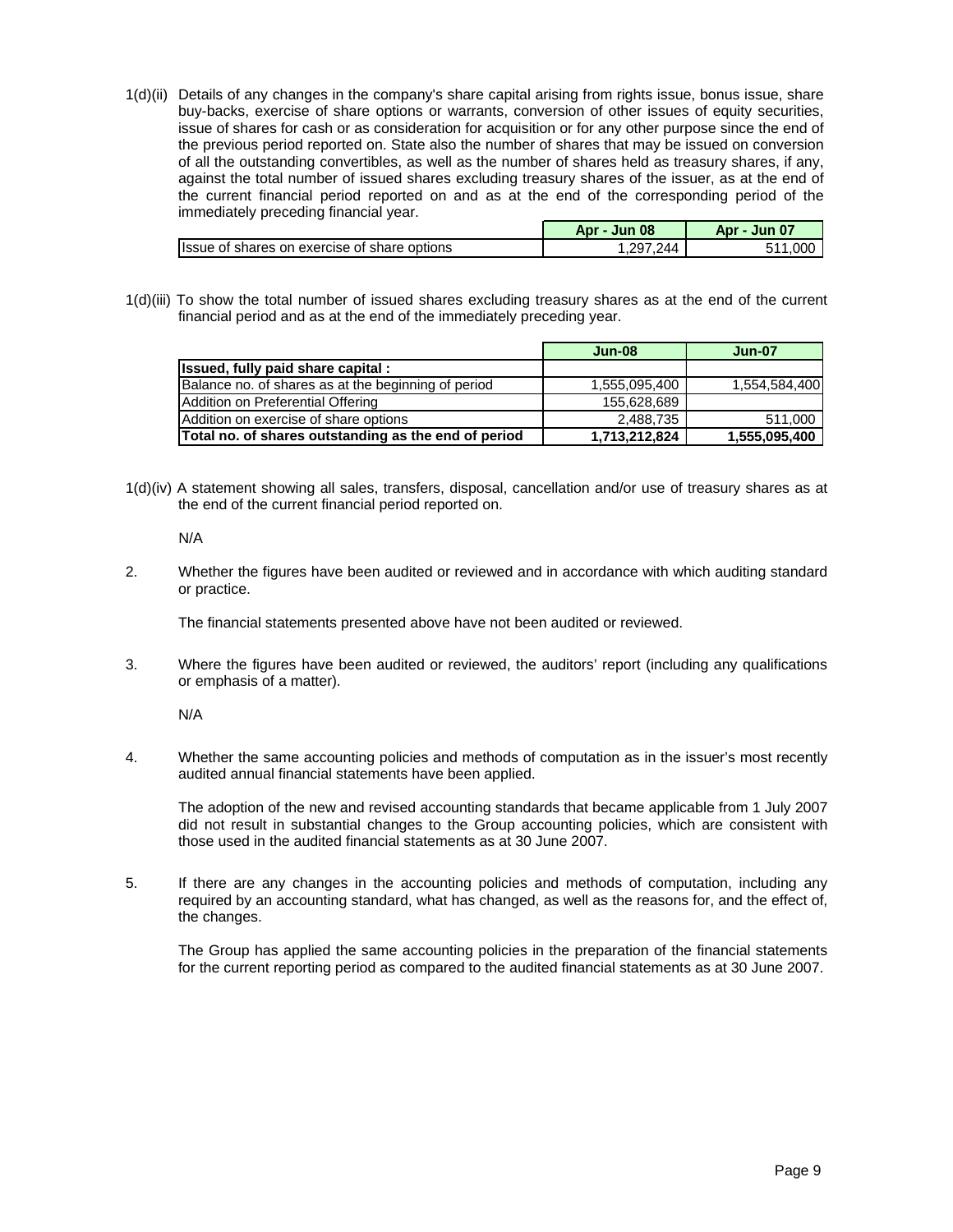6. Earnings per ordinary share of the Group for the current financial period reported and for the corresponding period of the immediately preceding financial year, after deducting any provision for preference dividends.

|                                           | Group         |                     |               |                           |  |  |  |
|-------------------------------------------|---------------|---------------------|---------------|---------------------------|--|--|--|
|                                           |               | <b>Period Ended</b> |               | <b>Three Months Ended</b> |  |  |  |
|                                           | 30 Jun 2008   | 30 Jun 2007         | 30 Jun 2008   | 30 Jun 2007               |  |  |  |
| (a) Based on weighted average no. of      |               |                     |               |                           |  |  |  |
| shares (cents/share)*                     | 10.28         | 6.85                | 3.71          | 1.92                      |  |  |  |
| (b) Based on fully diluted basis          |               |                     |               |                           |  |  |  |
| (cents/share)*                            | 10.08         | 6.74                | 3.65          | 1.88                      |  |  |  |
| Weighted average no. of shares applicable |               |                     |               |                           |  |  |  |
| to basic earnings per share*              | 1,631,228,890 | 1,590,921,777       | 1,747,456,515 | 1,591,052,509             |  |  |  |
| Weighted average no. of shares based on   |               |                     |               |                           |  |  |  |
| fully diluted basis*                      | 1,663,755,527 | 1,617,098,853       | 1,775,468,502 | 1,627,897,144             |  |  |  |

The core earnings per share before considering non-cash share-based expense and amortization of intangible asset is as follows:

|                                      | <b>Group</b> |                     |                           |             |  |  |  |
|--------------------------------------|--------------|---------------------|---------------------------|-------------|--|--|--|
| Core Earnings                        |              | <b>Period Ended</b> | <b>Three Months Ended</b> |             |  |  |  |
|                                      | 30 Jun 2008  | 30 Jun 2007         | 30 Jun 2008               | 30 Jun 2007 |  |  |  |
| (a) Based on weighted average no. of |              |                     |                           |             |  |  |  |
| shares (cents/share)*                | 10.70        | 7.21                | 3.81                      | 2.00        |  |  |  |
| (b) Based on fully diluted basis     |              |                     |                           |             |  |  |  |
| (cents/share)*                       | 10.49        | 7.09                | 3.75                      | 1.95        |  |  |  |

 \* For EPS calculations as per FRS 33, outstanding shares have been multiplied using an "Adjustment Factor" calculated by taking the difference in the price at which Preferential Offering was made (S\$ 1.97) and the price on the last day of exercise of entitlements (S\$ 2.63).

- 7. Net asset value (for the Issuer and Group) per ordinary share based on the total number of issued shares excluding treasury shares of the issuer at the end of the:
	- (a) current financial period reported on; and
	- (b) immediately preceding financial year.

|                                                                                                      | <b>Group</b>              |                    | Company                   |                    |  |
|------------------------------------------------------------------------------------------------------|---------------------------|--------------------|---------------------------|--------------------|--|
| (In cents per share)                                                                                 | As at<br><b>30 Jun 08</b> | As at<br>30 Jun 07 | As at<br><b>30 Jun 08</b> | As at<br>30 Jun 07 |  |
| Net asset value (NAV) per ordinary share<br>based on issued share capital as at end<br>of the period | 29.66                     | 21.64              | 34.07                     | 24.76              |  |

The NAV for the Group before fair value adjustment reserve, goodwill and other intangibles went up from 37.52 cents/share in June 2007 to 56.29 cents/share in June 2008.

- 8. A review of the performance of the Group, to the extent necessary for a reasonable understanding of the Group's business. It must include a discussion of the following:
	- (a) any significant factors that affected the turnover, costs, and earnings of the Group for the current financial period reported on, including (where applicable) seasonal or cyclical factors; and
	- (b) any material factors that affected the cash flow, working capital, assets or liabilities of the Group during the current financial period reported on.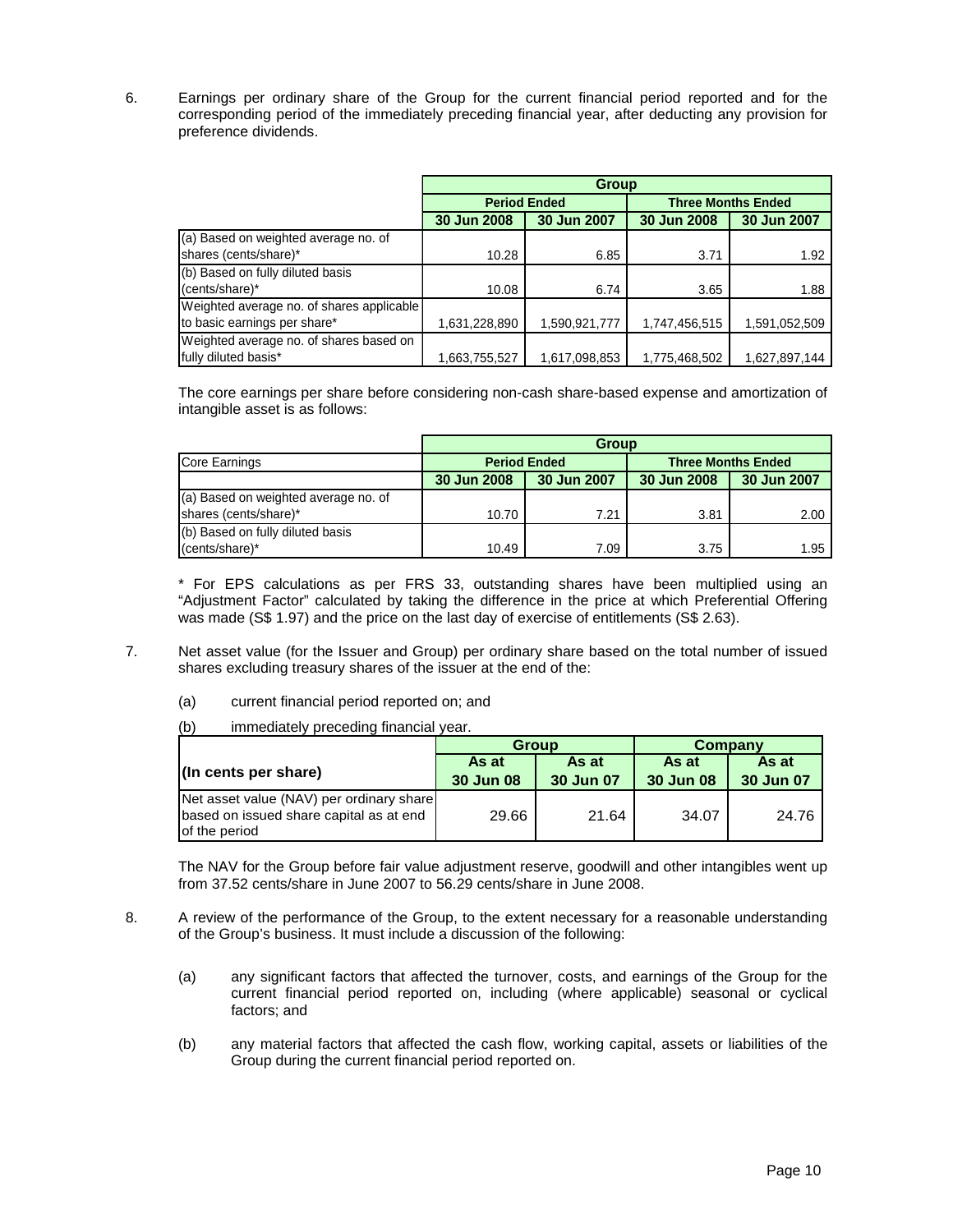## **Introduction**

Olam is a leading, global, integrated supply chain manager of agricultural products and food ingredients with operations in over 56 countries. Since the establishment of our business in 1989, we have evolved from a single country, single product trader to a multi-country, multi-product supply chain manager. Today, we manage an integrated supply chain for over 14 agricultural products. As supply chain managers, we are engaged in the sourcing, processing, warehousing, transportation, shipping, distribution and marketing of these products from the farm gate in the producing countries to the factory gate of our customers in the destination markets while managing the risks at each stage of the supply chain. We organize the 14 products that we supply into 4 business segments as given below:

| <b>Business Segment</b>                         | <b>Products</b>                                            |
|-------------------------------------------------|------------------------------------------------------------|
| <b>Edible Nuts, Spices &amp; Beans</b>          | Cashews and Other Edible Nuts (Peanuts, Almonds)           |
|                                                 | Spices (Pepper, Cloves, Nutmeg, Cassia, Ginger, Dehydrated |
|                                                 | Garlic, Desiccated Coconut and other spices)               |
|                                                 | Sesame                                                     |
|                                                 | Beans (Pulses, Lentils & Peas)                             |
| <b>Confectionery &amp; Beverage Ingredients</b> | Cocoa                                                      |
|                                                 | Coffee                                                     |
|                                                 | Sheanuts                                                   |
| <b>Food Staples &amp; Packaged Foods</b>        | Rice                                                       |
|                                                 | Sugar                                                      |
|                                                 | Dairy Products                                             |
|                                                 | Packaged Foods                                             |
| <b>Fibre &amp; Wood Products</b>                | Cotton                                                     |
|                                                 | Timber                                                     |

## **Background to analysing our Financial Statements**

### **Profitability**

- a. *Consolidation of results of companies acquired by the Group* : For FY2008, the results of the Group includes the results of Queensland Cotton Holdings ("QCH") and Universal Blanchers ("UB") for 12 months, Naarden Agro Products B.V ("NAP") and Key Food Ingredients ("KFI") for 10 months, PT Dharmapala Usaha Sukses ("DUS") for 9 months. All these companies were acquired during the calendar year 2007. The consolidated results for FY2008 are therefore not strictly comparable to results of FY2007. The impact of these results has been highlighted in the segmental commentary.
- b. *Gross and Net Contribution***:** We measure and track our profitability in terms of Gross Contribution (GC) and Net Contribution (NC) per ton of product supplied. GC is calculated as total revenue less cost of goods sold (raw material costs plus other direct costs, including packing costs etc.), shipping and logistics expenses, claims and commission, bank charges, net measurement of derivative instruments, gain / loss on foreign exchange and share of profit/loss from jointly controlled entity. For the purposes of determining Net Contribution, we deduct the net interest expense from the GC. We consider interest expense to be a variable cost and a function of our inventory holding period. For every transaction, we target a minimum net contribution per ton of product supplied based on the risks, complexities and value added services that we provide to our customers to meet their specific requirements. We are focused on enhancing these margins by providing value added services such as vendor managed inventory (VMI), organic certification, fair trade produce certification (FTP), customised grades and quality, proprietary market intelligence and risk management solutions.
- c. *Volumes:* The second key driver to our profitability is the volume of products supplied. Given our integration and end-to-end supply chain capabilities, we seek to match the supply of our products with demand from our customers. The volume of agricultural products that we supply is largely within our control and is a function of the strength of our supply chain infrastructure in the origins (producing countries) and the markets (consuming countries).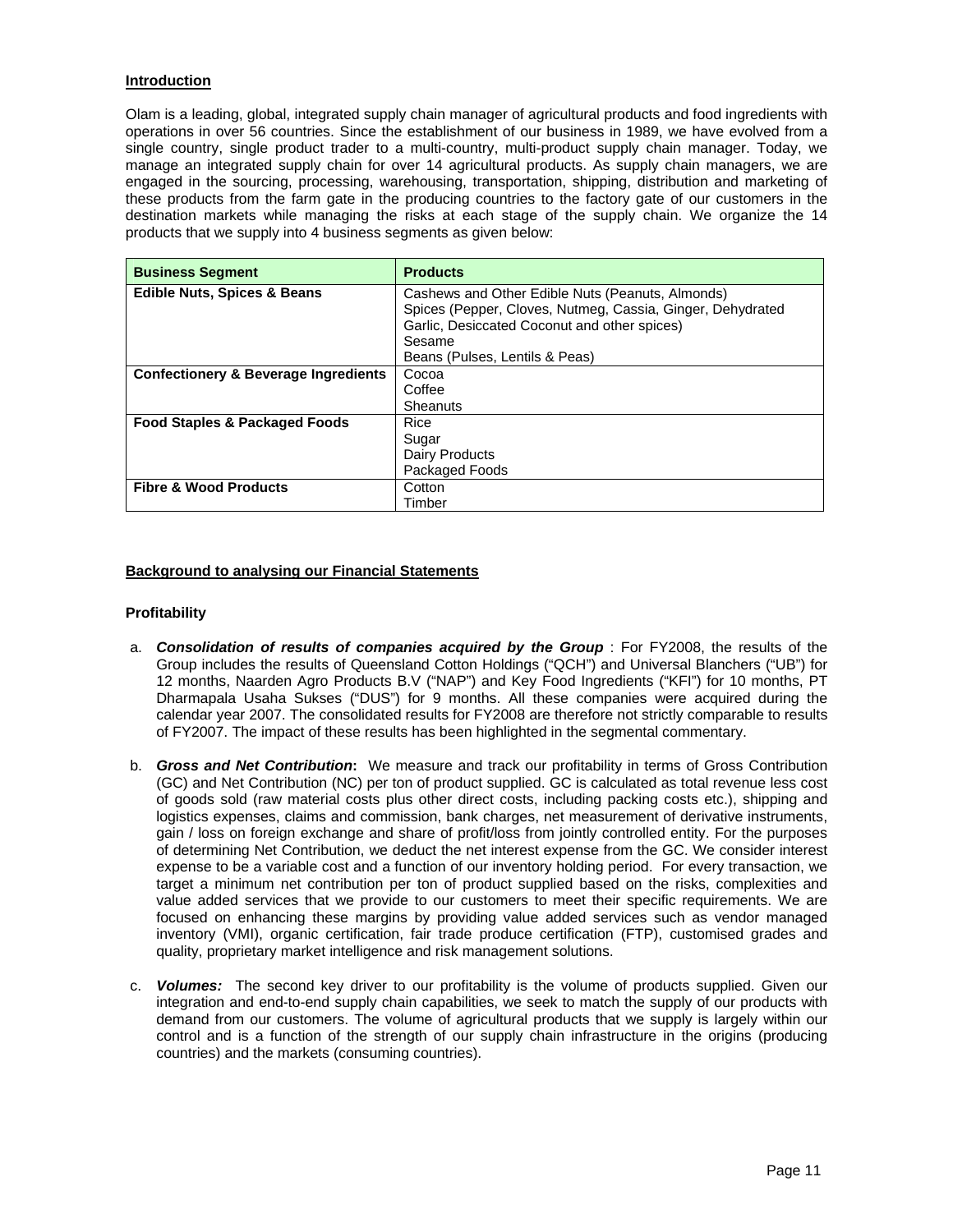d. *Seasonality:* Production of agricultural products is seasonal in nature. The seasonality of the products in our portfolio depends on the location of the producing country. The harvesting season for most of the agricultural products for countries situated in the northern hemisphere generally falls between October and March. Countries in the southern hemisphere have harvesting seasons between April and September. It is also not unusual to experience both delays as well as early starts to the harvesting seasons in these countries based on actual weather patterns in a particular year. In addition to an early or delayed harvesting season, the precise timing and size of arrivals of these products can also vary based on the farmer's selling decisions, which are mainly a function of his view on prices and his inventory holding capacity. The majority of our origins are located in the northern hemisphere. Consequently, our earnings tend to be relatively higher in the Second Half of the Financial Year (January to June) compared to the First Half of the Financial Year (July to December).

Based on this seasonality, we expect the phasing of our earnings to be as follows:

| Q <sub>1</sub> | Q2         | 1 <sup>St</sup> Half | Q4          | Q4           | $2^{nd}$ Half |
|----------------|------------|----------------------|-------------|--------------|---------------|
| July - Sept    | Oct - Dec  | July - Dec           | Jan - March | $Apr - June$ | Jan - June    |
| $5 - 10\%$     | $25 - 30%$ | $30 - 40%$           | $35 - 40%$  | $25 - 30%$   | $60 - 70%$    |

e. *Balance Sheet :* During the current year, the industry witnessed an increased level of volatility and high prices of various products. While this has had minimal impact on the financial results of the Group, there has been a significant change to equity and current assets and liabilities (fair value of derivative financial instruments) due to the adoption of Hedge Accounting provisions under FRS39.

## **Profit and Loss Statement**

The company has delivered milestone results in FY2008, with sales volume, sales turnover and net profit after tax growing by 30.6%, 48.7% and 53.8% respectively.

| <b>Description</b>   |                             | FY2008         |           | FY2007    | % Increase | % Increase                  |
|----------------------|-----------------------------|----------------|-----------|-----------|------------|-----------------------------|
|                      | Existing<br><b>Business</b> | New Business * | Total     | Total     | Total      | Existing<br><b>Business</b> |
| Volume (metric tons) | 4,530,106                   | 396,209        | 4,926,315 | 3,772,820 | 30.6%      | 20.1%                       |
| Revenue (S\$'000)    | 7,249,216                   | 862,694        | 8,111,910 | 5,455,508 | 48.7%      | 32.9%                       |
| PAT (S\$'000)        | 149.022                     | 18,681         | 167,703   | 109.047   | 53.79%     | 36.7%                       |

The results were driven by continued strong performance in the existing (organic) businesses, where NPAT grew by 36.7% to S\$149.0 million. The new businesses through acquisitions (inorganic) achieved an operating NPAT of S\$1.72 million. In addition there were two one-off adjustments amounting to an NPAT of S\$16.9 million. The combined impact of these resulted in NPAT from acquisitions of S\$18.7 million (11.2% of the Group's profits) in FY2008 from nil earnings in FY2007.

The performance of Universal Blanchers ('UB'), Key Food Ingredients ('KFI') and Naarden Agro Products ('NAP') exceeded expectations as set out in the deal thesis. In addition, in the case of QCH and PT DUS there were two significant adjustments which led to their NPAT moving into positive territory in FY2008. These adjustments were as follows:

> • Post the acquisition of QCH, Olam opted to consolidate the tax groups of QC Group and Olam Group in Australia. This required a reset of carrying value of assets held by QCH Group for tax purposes as per the Australian tax laws, resulting in a tax credit of S\$11.4 million (AUD8.9 million).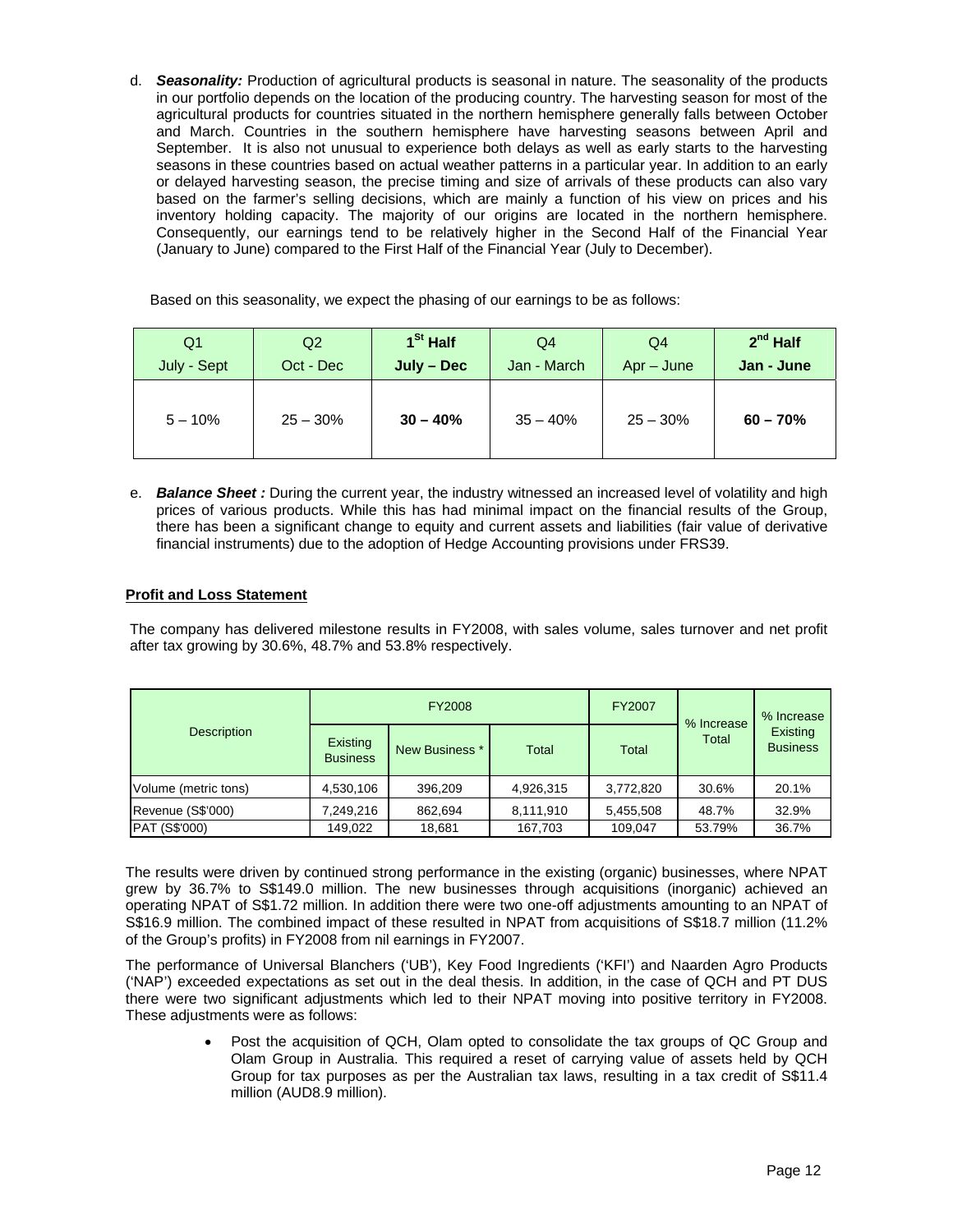• Upon completion of the PPA exercise of PT DUS, the carrying value of assets exceeded the investment value by S\$5.5 million (US\$3.8 million). This amount was recognised as a credit in the profit and loss statement.

The following table provides the segmental breakdown on Sales Volume, Sales Revenue, Gross Contribution (GC) and Net Contribution (NC) for the fourth quarter and for the full year FY2008.

| Quarter                                            |                     |                  |                                      |               |                                                |               |                                              |               |
|----------------------------------------------------|---------------------|------------------|--------------------------------------|---------------|------------------------------------------------|---------------|----------------------------------------------|---------------|
|                                                    | <b>Sales Volume</b> | (in Metric Tons) | <b>Sales Revenue</b><br>(in S\$'000) |               | <b>Gross Contribution</b><br>(GC) (in S\$'000) |               | <b>Net Contribution</b><br>(NC) (in S\$'000) |               |
| <b>Segment</b>                                     | <b>Jun 08</b>       | <b>Jun 07</b>    | <b>Jun 08</b>                        | <b>Jun 07</b> | <b>Jun 08</b>                                  | <b>Jun 07</b> | <b>Jun 08</b>                                | <b>Jun 07</b> |
| Edible Nuts,                                       |                     |                  |                                      |               |                                                |               |                                              |               |
| <b>Spices &amp; Beans</b>                          | 325,851             | 178,808          | 409,490                              | 254,908       | 58,837                                         | 32,070        | 55,364                                       | 29,944        |
| Per ton (S\$)                                      |                     |                  | 1,257                                | 1,426         | 181                                            | 179           | 170                                          | 167           |
| <b>Confectionery &amp;</b>                         |                     |                  |                                      |               |                                                |               |                                              |               |
| <b>Beverage</b>                                    |                     |                  |                                      |               |                                                |               |                                              |               |
| Ingredients                                        | 246,393             | 172,328          | 723,520                              | 454,521       | 48,329                                         | 57,380        | 39,733                                       | 43,909        |
| Per ton (S\$)                                      |                     |                  | 2,936                                | 2,638         | 196                                            | 333           | 161                                          | 255           |
| <b>Food Staples &amp;</b><br><b>Packaged Foods</b> | 315,831             | 257,873          | 597,494                              | 462,415       | 30,021                                         | 20,547        | 16,136                                       | 12,884        |
| Per ton (S\$)                                      |                     |                  | 1,892                                | 1,793         | 95                                             | 80            | 51                                           | 50            |
| Fibre & Wood                                       |                     |                  |                                      |               |                                                |               |                                              |               |
| Products*                                          | 284,120             | 187,139          | 651,736                              | 336,239       | 44,329                                         | 36,050        | 42,995                                       | 33,099        |
| Per ton (S\$)                                      |                     |                  | 2,294                                | 1,797         | 156                                            | 193           | 151                                          | 177           |
| <b>Total</b>                                       | 1,172,195           | 796,148          | 2,382,240                            | 1,508,083     | 181,516                                        | 146,047       | 154,228                                      | 119,836       |
| Per ton (S\$)                                      |                     |                  |                                      |               | 155                                            | 183           | 132                                          | 151           |

**Cumulative**

|                            |               | <b>Sales Volume</b><br>(in Metric Tons) |               | <b>Gross Contribution</b><br><b>Sales Revenue</b><br>(in S\$'000)<br>(GC) (in S\$'000) |               | <b>Net Contribution</b><br>(NC) (in S\$'000) |               |               |  |  |
|----------------------------|---------------|-----------------------------------------|---------------|----------------------------------------------------------------------------------------|---------------|----------------------------------------------|---------------|---------------|--|--|
| <b>Segment</b>             | <b>Jun 08</b> | <b>Jun 07</b>                           | <b>Jun 08</b> | <b>Jun 07</b>                                                                          | <b>Jun 08</b> | <b>Jun 07</b>                                | <b>Jun 08</b> | <b>Jun 07</b> |  |  |
| <b>Edible Nuts,</b>        |               |                                         |               |                                                                                        |               |                                              |               |               |  |  |
| <b>Spices &amp; Beans</b>  | 827,129       | 566,549                                 | 1,168,940     | 783,202                                                                                | 151,467       | 86,084                                       | 125,033       | 68,755        |  |  |
| Per ton (S\$)              |               |                                         | 1,413         | 1,382                                                                                  | 183           | 152                                          | 151           | 121           |  |  |
| <b>Confectionery &amp;</b> |               |                                         |               |                                                                                        |               |                                              |               |               |  |  |
| <b>Beverage</b>            |               |                                         |               |                                                                                        |               |                                              |               |               |  |  |
| Ingredients                | 1,046,515     | 853,097                                 | 3,188,875     | 2,177,812                                                                              | 207,065       | 185,603                                      | 141,041       | 125,992       |  |  |
| Per ton (S\$)              |               |                                         | 3,047         | 2,553                                                                                  | 198           | 218                                          | 135           | 148           |  |  |
| <b>Food Staples &amp;</b>  |               |                                         |               |                                                                                        |               |                                              |               |               |  |  |
| <b>Packaged Foods</b>      | 1,958,790     | 1,622,525                               | 2,027,475     | 1,432,327                                                                              | 147,248       | 93,211                                       | 103,083       | 60,152        |  |  |
| Per ton (S\$)              |               |                                         | 1,035         | 883                                                                                    | 75            | 57                                           | 53            | 37            |  |  |
| Fibre & Wood               |               |                                         |               |                                                                                        |               |                                              |               |               |  |  |
| <b>Products*</b>           | 1,093,881     | 730,649                                 | 1,726,620     | 1,062,167                                                                              | 176,111       | 124,797                                      | 134,854       | 96,543        |  |  |
| Per ton (S\$)              |               |                                         | 1,578         | 1,454                                                                                  | 161           | 171                                          | 123           | 132           |  |  |
| <b>Total</b>               | 4,926,315     | 3,772,820                               | 8,111,910     | 5,455,508                                                                              | 681,891       | 489,695                                      | 504,011       | 351,442       |  |  |
| Per ton (S\$)              |               |                                         |               |                                                                                        | 138           | 130                                          | 102           | 93            |  |  |

\* Sales volume for Wood Products is measured in cubic metres.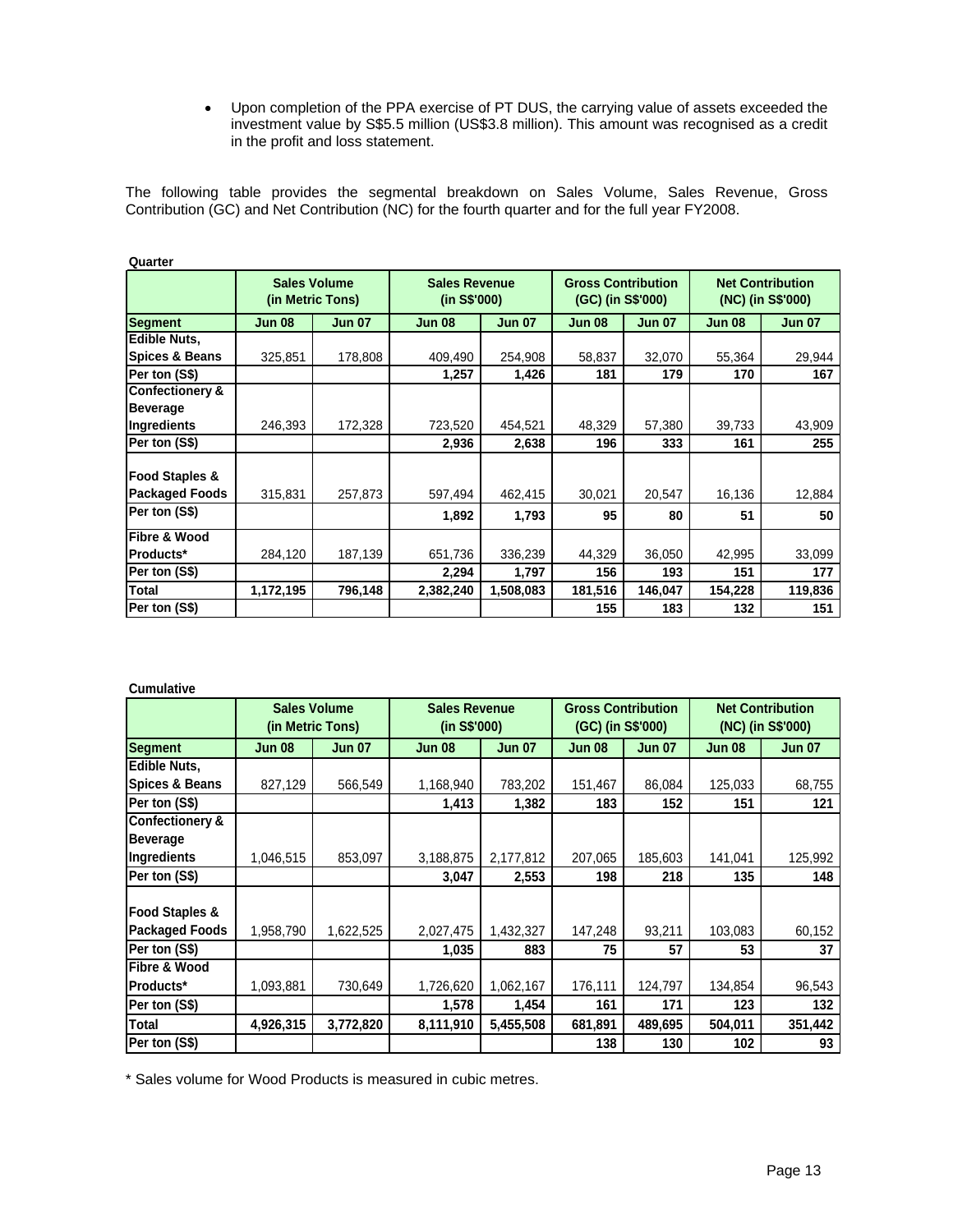A brief segmental review for FY2008 is given below:

#### ¾ **Edible Nuts, Spices & Beans**

The Edible Nuts, Spices & Beans segment recorded a volume growth of 46.0% and a revenue growth of 49.3% in FY2008. Net Contribution also recorded a strong growth of 81.9% to S\$125.0 million in FY2008.

There was broad based contribution from all the major products in this segment, Sesame had a record year in both volumes and net contribution. Volume in the Spices business increased by 52.9% mainly on account of volume of de-hydrates from KFI. UB contributed very strongly to the Peanuts segment and exceeded expectations. In addition, our farming initiative in Argentina resulted in significant enhancement in margins for the Peanut business. Cashew ended the year on a very strong note with significant increase in volume of Raw Cashew Nuts shipped from all West African origins. The processing operations in Vietnam, India and Tanzania performed strongly during the year. We received organic certification for cashews shipped from our facilities in Vietnam and Ivory Coast.

#### ¾ **Confectionery and Beverage Ingredients**

Sales Volume and Revenue in the Confectionery & Beverage Ingredients segment grew 22.7% and 46.4% respectively in FY2008. Net Contribution grew by 11.9% to S\$141.0 million in FY2008.

The Cocoa and Coffee businesses experienced very high volatilities during the year. In June'08, the markets once again surged significantly and reached levels seen during the Jan-Mar08 period. Margin calls went up significantly leading to increased deployment of working capital in the businesses. Prices have since retraced to the pre-December07 levels. For most of this year both the coffee and cocoa markets continued to be in backwardation. While the coffee and cocoa business expanded volumes at 22.9% over the previous year, sustained backwardation put some pressure on the margins and NC per ton came down from S\$148 per ton to S\$136 per ton.

#### ¾ **Food Staples and Packaged Foods Business**

Sales Volume and Revenue for the Food Staples & Packaged Foods segment grew 20.7% and 41.6% respectively in FY2008 compared to FY2007. Net Contribution also recorded a strong 71.4% growth to reach S\$103.1 million in FY2008.

The Rice business performed strongly with volumes crossing the 1.2 million ton mark, an increase of 31.1% over the previous year. The strengthening of our origination operations during the year enabled us to secure volumes in a period of tight availability and continuously service our distribution network in the destination markets. In July 2008, we took a scheduled shut down of the PT DUS operations for the installation of additional equipment to take the capacity to 800 tons per day. The trial production is expected to start in the beginning of October 2008. The Dairy business continued to perform strongly with volumes growing by 44.7% in FY2008. In July, we announced the taking up of a 24.99% stake in Dairy Trust Ltd ('DTL'), New Zealand and swapping our shares in Open country Cheese ('OCC') as a part of the transaction. We also announced the taking up of a 20% stake jointly with Wilmar in Pure Circle – a company involved in production of natural sweeteners from the Stevia plant.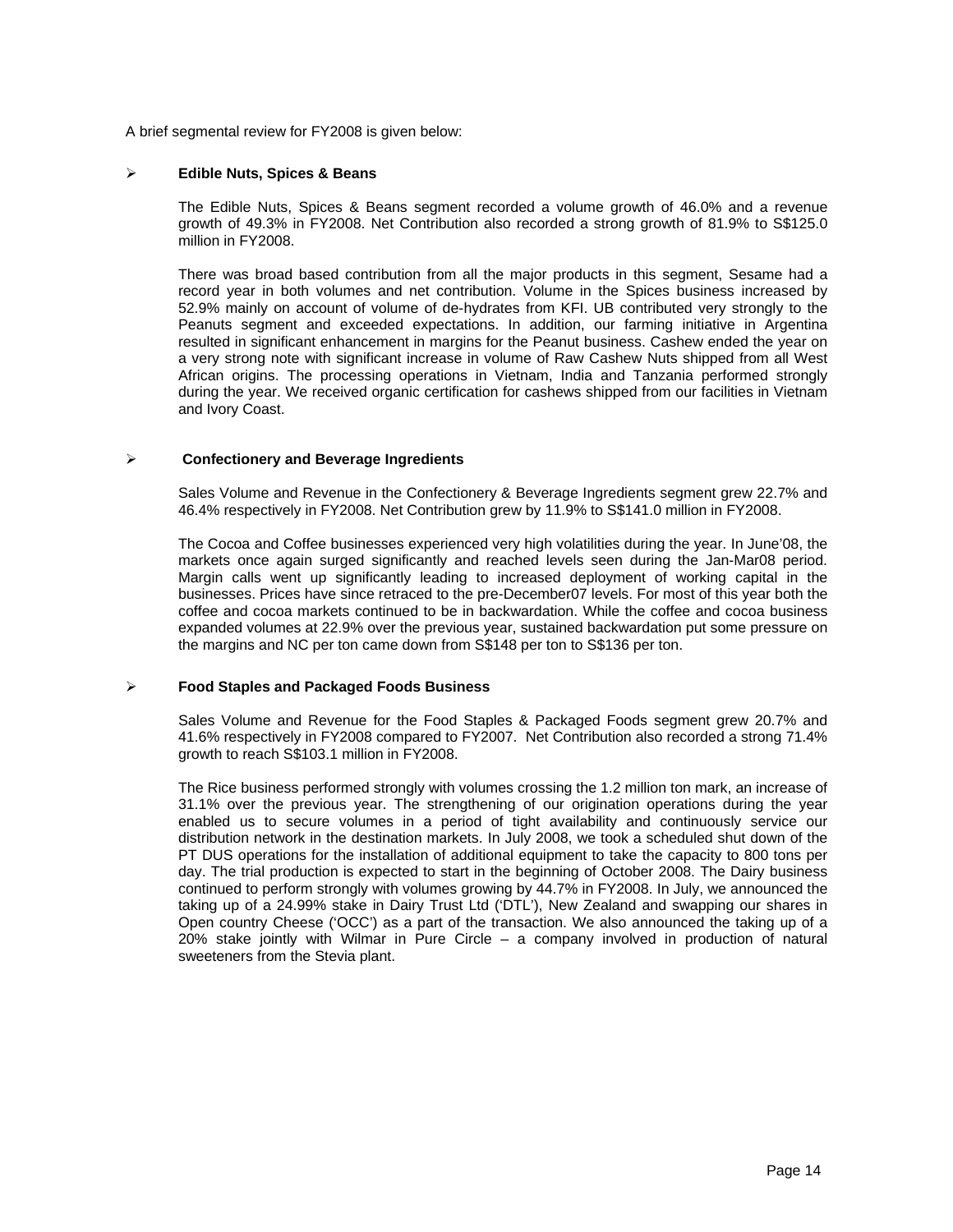#### ¾ **Fibre and Wood Products**

The Fibre & Wood Products segment registered a growth of 49.7% in Sales Volume and 62.6% in sales revenue respectively in FY2008. Net Contribution also recorded a strong 39.7% growth to S\$134.9 million in FY2008.

In June, Cotton once again witnessed increased volatility in prices. However this move was not as high as was witnessed in February and March of this year. Physical demand for cotton picked up during Q4 FY2008. Our existing cotton business, combined with the additional volumes of QCH, has contributed to a significant volume growth over the corresponding period last year. We are pleased to report that QCH will report a full year profit for FY2008 due to a one off tax gain. During this quarter, we announced taking over of the ginning assets in Ouangolo region in Ivory Coast.

The Wood Products business recorded a volume increase of 37.2% for FY2008. Trial production of sawn timber at our facility in Gabon commenced in June08 and the initial results have been as per expectations. We expanded our participation in the plantation business to new geographies, set up direct distribution in key markets in Asia and Europe and grew the value added manufacturing business including top layer and flooring products..

## **Costs and Expenses**

- Q4 FY2008: SG&A increased by 32.8% to S\$108.0 million in Q4 FY2008 over the corresponding quarter in FY2007. A significant portion of this increase is due to the consolidation of overhead expenses of the various companies acquired in 2007 including QCH, UB, NAP, DUS and KFI. SG&A/Sales ratio decreased from 5.4% in Q4 FY2007 to 4.5% in Q4 FY2008.
- FULL YEAR: SG&A increased by 50.5% to S\$339.0 million in FY2008 over the corresponding period in FY2007. Increase in SG&A at 50.5% was higher than our growth in underlying Sales Revenue of 48.7%. SG&A/Sales ratio increased from 4.1% in FY2007 to 4.2% in FY2008. 80.8% of the increase in the SG&A costs is attributable to the consolidation of the acquired businesses.

#### **Profit before tax**

- Q4 FY2008: For the quarter ended 30 June 2008, Profit before tax increased by 20.1% to S\$46.2 million as compared to S\$38.5 million in FY2007.
- FULL YEAR: For full year ended 30 June 2008, Profit before tax increased by 30.7% to S\$165.0 million as compared to S\$126.2 million in FY2007.

#### **Taxation**

- Q4 FY2008: Taxes decreased to (S\$18.6) million for Q4 FY2008 as compared to S\$7.9 million for Q4 FY2007. This was mainly on account of a one-off tax credit of S\$11.44 million due to the consolidation of tax groups of QC Group and Olam Group in Australia.
- FULL YEAR: As a result of the above, there was a tax credit of S\$2.7 million for FY2008 as compared to a tax expense of S\$17.2 million in FY2007.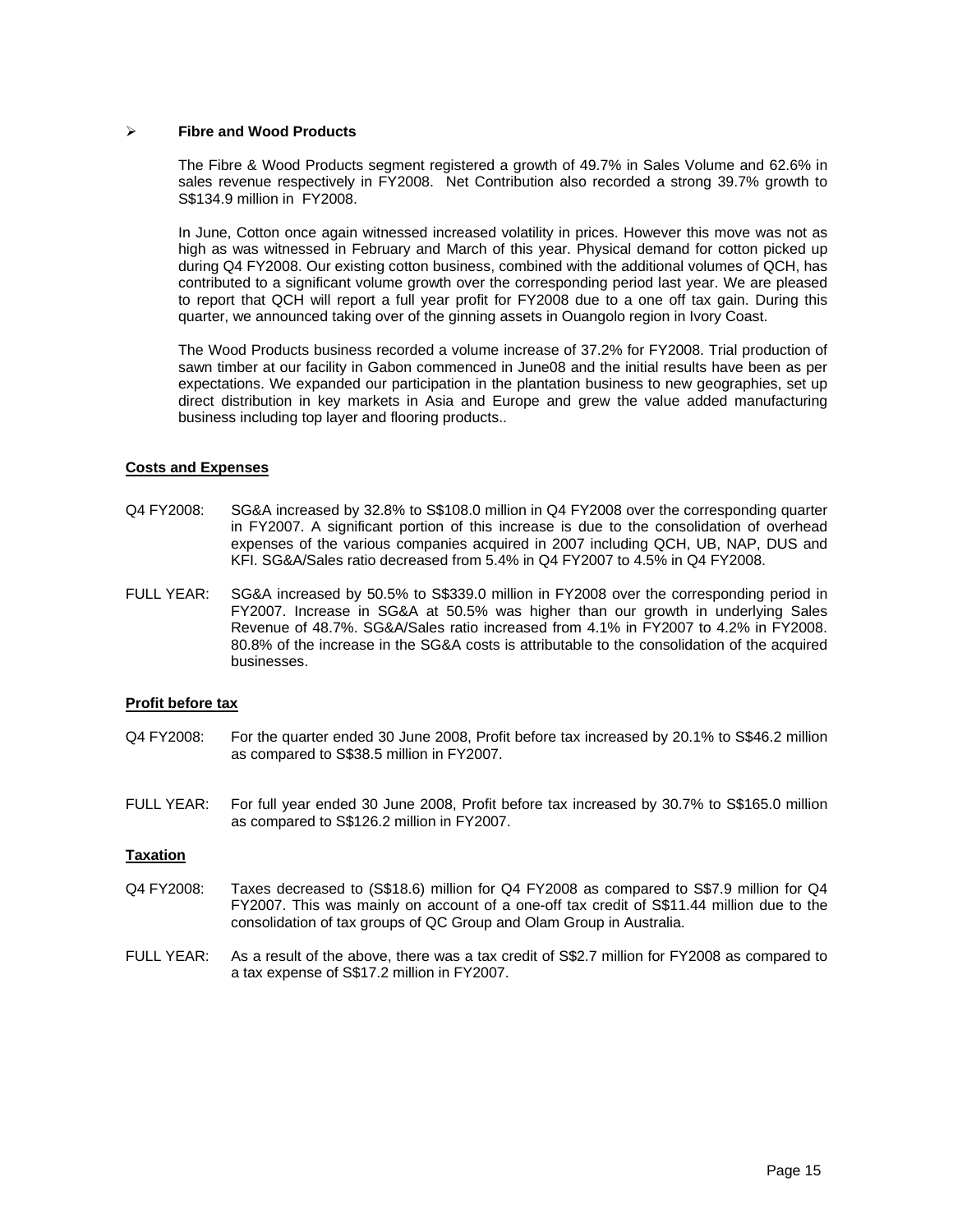### **Net profit after tax**

- Q4 FY2008: Net profit after tax increased by 112.4% to S\$64.9 million for Q4 FY2008 from S\$30.5 million in Q4 FY2007.
- FULL YEAR: Net profit after tax increased by 53.8% to S\$167.7 million for full year ended 30 June 2008 from S\$109.0 million in FY2007.

### **Balance Sheet & Cash Flow**

#### **Equity and Reserves**

Total equity and reserves (before fair value adjustment reserve) increased by 65.2% from S\$583.5 million as of 30 June 2007 to S\$964.3 million as of 30 June 2008.

On 28 March 2008, the Company announced an equity fund raising exercise by way of a non-renounceable, non-transferable preferential offering of 155,628,689 New Shares at a price of S\$1.97 per share to raise S\$307 million of new equity. The Preferential Offering was made on the basis of 1 New Share for every 10 Shares held by eligible shareholders of the Company whose names were on the shareholder register of Olam as at the Books Closure Date of April 8 2008. The Company was pleased to see such a strong support for this transaction and valid acceptances and excess applications for a total of 184,786,073 New Shares were received (approximately 1.2 times of the total number of New Shares that were available under the Preferential Offering). The offer was successfully closed and proceeds received on 24 April 2008.

There has been a net decrease of S\$325.8 million to equity on account of the revaluation of financial derivatives used for hedging purposes as per the provision of FRS 39, with a corresponding impact on both Current Assets and Current Liabilities categorised under "Fair value of derivative financial instruments." This is the result of unrealised losses on derivatives used for hedging the underlying physicals and where the futures prices of the underlying commodities (Cocoa, Coffee, Sugar and Cotton) have increased post hedging. Under the requirements of FRS 39, these unrealised losses will flow through the profit & loss statement as and when the sale of physical stocks (being the hedged items) is recognized. These unrealised losses are related to effective hedging instruments and are expected to be offset by equivalent gains from the underlying physical transactions. Therefore, these adjustments are not expected to have any material impact on the profitability of the Group.

#### **Intangible assets**

The PPA exercise for all the companies acquired in FY2008 was completed during Q4FY2008. As a result of this, the total goodwill and intangibles increased to S\$130.3 million from S\$96.2 million in FY2007. As mentioned above, in case of PT DUS, the carrying value of assets acquired exceeded the investment value by S\$5.52 million (US\$ 3.8 million). This amount was recognized as a credit in the profit and loss statement

#### **Fixed Assets**

Investments in fixed assets increased by S\$274.0 million to S\$403.4 million for the full year ended 30 June 2008. The increase has been mainly on account of consolidation of the acquired businesses.

#### **Current Assets**

#### *Debtors Analysis*

Debtor days in FY2008 reduced marginally to 33 days as compared to 34 days as at 30 June 2007. 67.4% of debtors were secured either against Letters of Credit or against documents with the bank for collection.

#### *Stocks*

Stock turnover days increased to 88 days as compared to 85 days as at 30 June 2007. There was an increase in stock value by S\$627.0 million to S\$1,790.9 million from S\$1163.2 million as on 30 June 2007. 86.2% of the stocks were sold forward to customers or hedged using financial derivatives. The price exposure on the balance inventories are being actively managed through volume and period limits as laid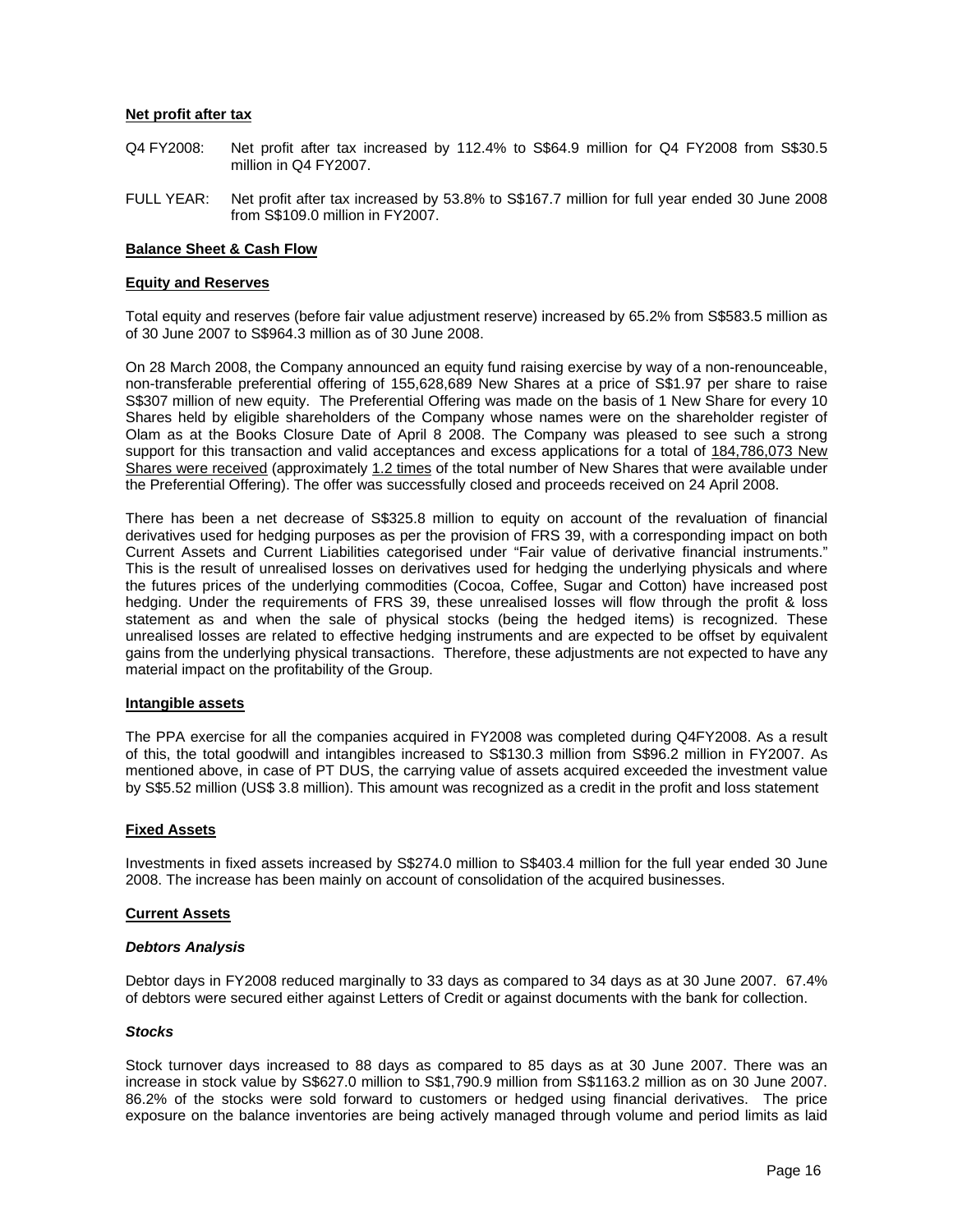#### out in our risk management policies

#### *Advance to Suppliers*

Advance to Suppliers days was 19 days in FY2008, same as of 30 June 2007. The advances increased from S\$255.7 million in FY2007 to S\$380.0 million in FY2008. This was mainly on account of an increase in the general level of operations during the period.

#### *Borrowings*

Borrowings increased to S\$2,984.5 million as of end of June 2008 from S\$1,919.9 million as of 30 June 2007 on account of funding additional working capital due to higher commodity prices and increased volumes, acquisition funding as well as consolidation of debt of QCH, UB and NAP operations. On 5 June 2008, the Company launched a US\$300 million 1% Convertible Bond due in 2013. The conversion price was set at an initial premium of 30% over the volume weighted average price of Olam shares (effective conversion price of S\$3.84). The issue was successfully closed on 3 July 2008. The net proceeds of the offering will be used to finance investments, joint ventures, mergers and acquisition in relation to the expansion of the Group's business and for general corporate purposes.

#### *Cash and Fixed Deposits*

Cash and Fixed Deposits increased by 42.7% to S\$339.1 million as on 30 June 2008 from S\$237.6 million as on 30 June 2007.

9. Where a forecast, or a prospect statement, has been previously disclosed to shareholders, any variance between it and the actual results.

There was no forecast made by the Company.

10. A commentary at the date of the announcement of the significant trends and competitive conditions of the industry in which the Group operates and any known factors or events that may affect the Group in the next reporting period and the next 12 months.

Over the past 18 months, the Company had announced a number of acquisitions and joint ventures. The completion of these transactions is subject to certain closing conditions and approvals from relevant authorities as such the outcome of these transactions is uncertain until these conditions and approval are met or have been granted. We are also continuously exploring various acquisition and investment opportunities which may assist in the Group's growth over the medium to long term. Some of these acquisition and investment opportunities may materialise over the next 12 months. We will announce such acquisition and investment opportunities as and when they materialise.

- 11. Dividend
	- (a) Current Financial Period Reported On 30 June 2008

| Name of Dividend         | <b>First &amp; Final Dividend</b> |
|--------------------------|-----------------------------------|
| Dividend Type            | Cash                              |
| Dividend rate (in cents) | 2.50                              |
| Tax rate                 | One-tier tax exempt               |

(b) Corresponding Period of the Immediately Preceding Financial Year.

| Name of Dividend         | <b>First &amp; Final Dividend</b> | <b>Special Dividend</b> |  |  |
|--------------------------|-----------------------------------|-------------------------|--|--|
| Dividend Type            | Cash                              | Cash                    |  |  |
| Dividend rate (in cents) | 1.75                              | 1.75                    |  |  |
| Tax rate                 | One-tier tax exempt               | One-tier tax exempt     |  |  |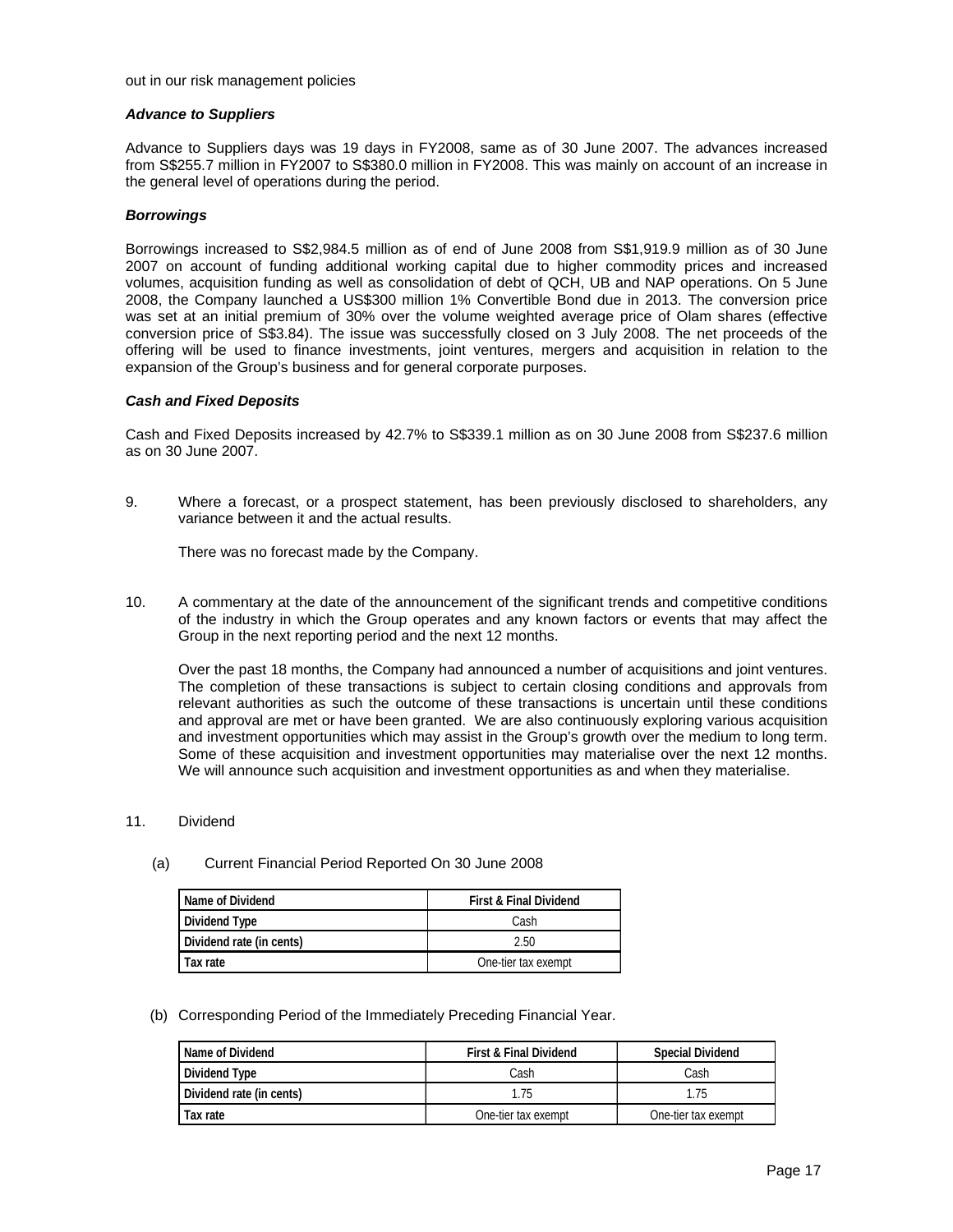(c) Whether the dividend is before tax, net of tax or tax exempt. If before tax or net of tax, state the tax rate and the country where the dividend is derived. (If the dividend is not taxable in the hands of shareholders, this must be stated)

The dividend paid is tax exempt in the hands of shareholders.

(d) Date payable

 Subject to shareholders' approval at the Annual General Meeting to be held on 29 October 2008, the first & final dividend will be paid on 17 November 2008.

(e) Books closure date

**NOTICE IS HEREBY GIVEN** that the Share Transfer Books and Register of Members of OLAM INTERNATIONAL LIMITED (the "Company") will be closed at 5.00 pm on 6th November 2008 for the preparation of dividend warrants.

Duly completed registrable transfers received by the Company's Share Registrar, Boardroom Corporate & Advisory Services (Pte) Ltd, 3 Church Street, #08-01 Samsung Hub, Singapore 049483 up to 5.00 p.m. on 6 November 2008 will be registered to determine shareholders' entitlements to the said dividend. Members whose Securities Accounts with The Central Depository (Pte) Limited are credited with shares at 5.00 p.m. on 6 November 2008 will be entitled to the proposed dividend.

Payment of the dividend, if approved by the members at the Annual General Meeting to be held on 29 October 2008, will be made on 17 November 2008.

12. If no dividend has been declared/recommended, a statement to that effect.

N.A.

## **PART II: Additional information required for Full Year announcement (This part is not applicable to Q1, Q2, Q4 or Half Year Results)**

13. Segmented revenue and results for business or geographical segments (of the Group) in the form presented in the issuer's most recently audited annual financial statements, with comparative information for the immediately preceding year.

| (in S\$000's)                          | Edibile Nuts, Spices & Beans |         | <b>Confectionary &amp; Beverage</b><br>Ingredients |           | Food Staples & Packaged<br>Foods |           | <b>Fibre &amp; Wood Products</b> |           | Consolidated |            |
|----------------------------------------|------------------------------|---------|----------------------------------------------------|-----------|----------------------------------|-----------|----------------------------------|-----------|--------------|------------|
|                                        | 2008                         | 2007    | 2008                                               | 2007      | 2008                             | 2007      | 2008                             | 2007      | 2008         | 2007       |
| Segmental<br>Revenue                   | 1,168,940                    | 783,202 | 3,188,875                                          | 2,177,812 | 2,027,475                        | 1,432,327 | 1,726,620                        | 1,062,167 | 8,111,910    | 5,455,508  |
| Unallocated<br>revenue                 |                              |         |                                                    |           |                                  |           |                                  |           | 40,525       | 22,125     |
| <b>Total Revenue</b>                   |                              |         |                                                    |           |                                  |           |                                  |           | 8,152,435    | 5,477,633  |
| <b>Segmental Results</b>               | 81,400                       | 33,496  | 117,899                                            | 111,565   | 72,894                           | 53,823    | 94,334                           | 74,759    | 366,527      | 273,643    |
| <b>Finance Cost</b><br>Share of        |                              |         |                                                    |           |                                  |           |                                  |           | (201, 395)   | (147, 072) |
| (Gain)/loss from<br>jointly controlled |                              |         |                                                    |           |                                  |           |                                  |           | (163)        | (385)      |
| entities<br>Profit before tax          |                              |         |                                                    |           |                                  |           |                                  |           | 164,969      | 126,186    |
| Tax credit /<br>(expense)              |                              |         |                                                    |           |                                  |           |                                  |           | 2,708        | (17, 165)  |
| Minority inetrest,<br>net of taxes     |                              |         |                                                    |           |                                  |           |                                  |           | 26           | 26         |
| Profit after tax                       |                              |         |                                                    |           |                                  |           |                                  |           | 167,703      | 109,047    |